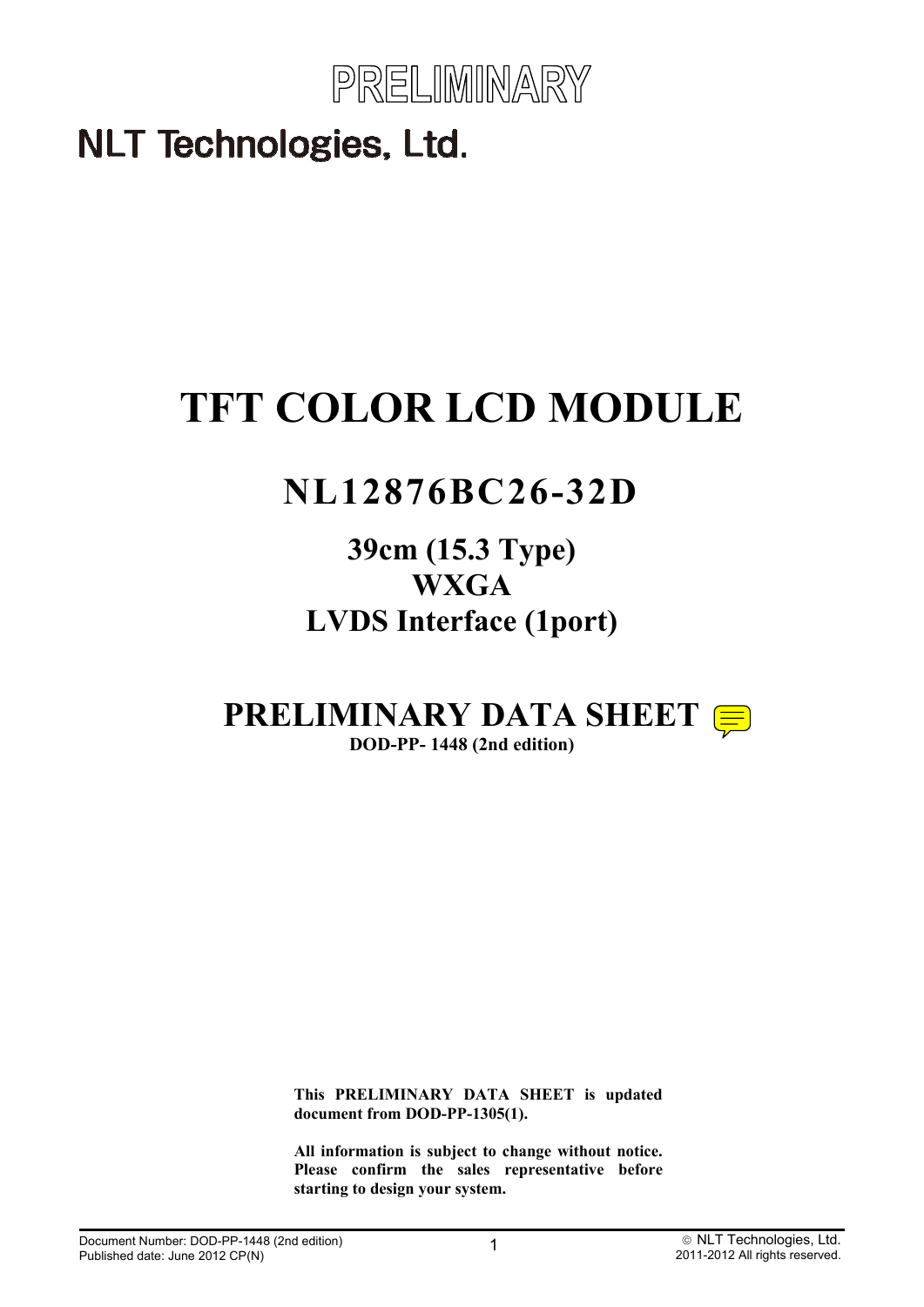

### **INTRODUCTION**

<span id="page-1-0"></span>The Copyright to this document belongs to NLT Technologies, Ltd. (hereinafter called "NLT"). No part of this document will be used, reproduced or copied without prior written consent of NLT.

NLT does and will not assume any liability for infringement of patents, copyrights or other intellectual property rights of any third party arising out of or in connection with application of the products described herein except for that directly attributable to mechanisms and workmanship thereof. No license, express or implied, is granted under any patent, copyright or other intellectual property right of NLT.

Some electronic products would fail or malfunction at a certain rate. In spite of every effort to enhance reliability of products by NLT, the possibility of failures and malfunction might not be avoided entirely. To prevent the risks of damage to death, human bodily injury or other property arising out thereof or in connection therewith, each customer is required to take sufficient measures in its safety designs and plans including, but not limited to, redundant system, fire-containment and anti-failure.

The products are classified into three grades: **"Standard"**, **"Special"**, and **"Specific"**.

Each quality grade is designed for applications described below. Any customer who intends to use a product for application other than that of Standard is required to contact an NLT sales representative in advance.

The **Standard:** Applications as any failure, malfunction or error of the products are free from any damage to death, human bodily injury or other property (Products Safety Issue) and not related the safety of the public (Social Issues), like general electric devices.

Examples: Office equipment, audio and visual equipment, communication equipment, test and measurement equipment, personal electronic equipment, home electronic appliances, car navigation system (with no vehicle control functions), seat entertainment monitor for vehicles and airplanes, fish finder (except marine radar integrated type), PDA, etc.

The **Special:** Applications as any failure, malfunction or error of the products might directly cause any damage to death, human bodily injury or other property (Products Safety Issue) and the safety of the public (Social Issues) and required high level reliability by conventional wisdom.

Examples: Vehicle/train/ship control system, traffic signals system, traffic information control system, air traffic control system, surgery/operation equipment monitor, disaster/crime prevention system, etc.

The **Specific:** Applications as any failure, malfunction or error of the products might severe cause any damage to death, human bodily injury or other property (Products Safety Issue) and the safety of the public (Social Issues) and developed, designed and manufactured in accordance with the standards or quality assurance program designated by the customer who requires extremely high level reliability and quality. Examples: Aerospace system (except seat entertainment monitor), nuclear control system, life support system, etc.

The quality grade of this product is the **"Standard"** unless otherwise specified in this document.

 $\boxed{2}$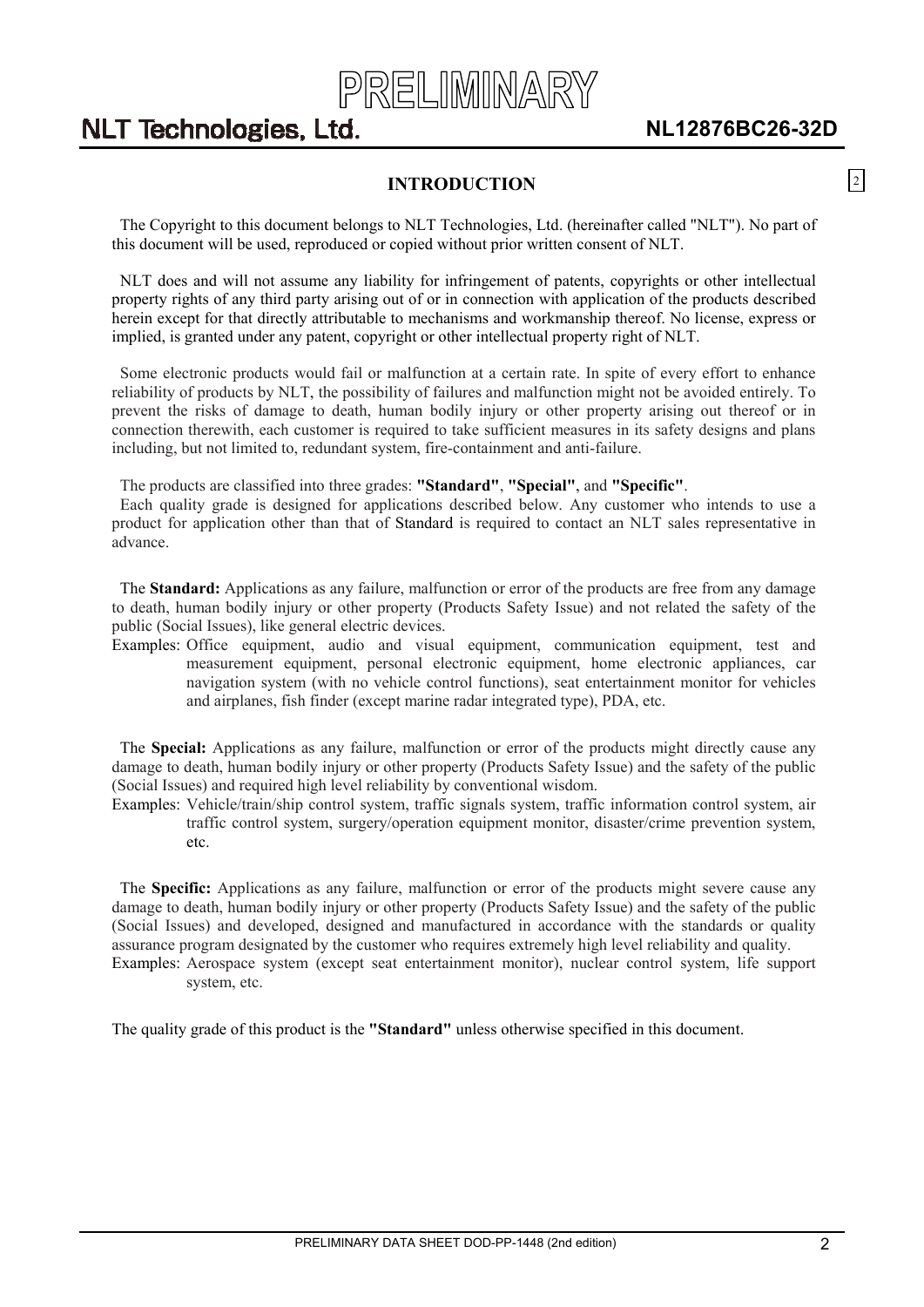

### NL12876BC26-32D

### **CONTENTS**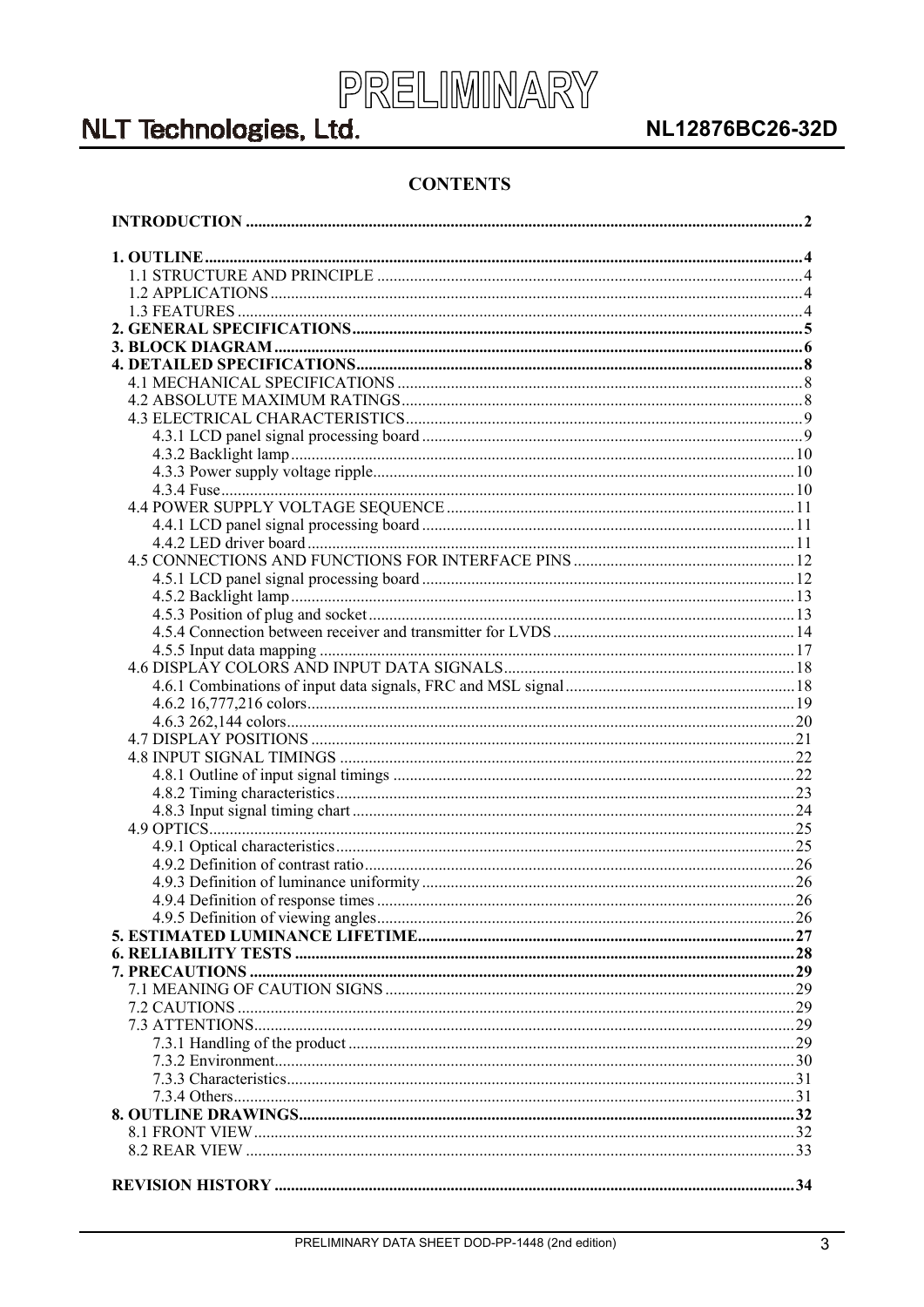

#### <span id="page-3-0"></span>**1. OUTLINE**

#### 1.1 STRUCTURE AND PRINCIPLE

Color LCD module NL12876BC26-32D is composed of the amorphous silicon thin film transistor liquid crystal display (a-Si TFT LCD) panel structure with driver LSIs for driving the TFT (Thin Film Transistor) array and a backlight.

The a-Si TFT LCD panel structure is injected liquid crystal material into a narrow gap between the TFT array glass substrate and a color-filter glass substrate.

Color (Red, Green, Blue) data signals from a host system (e.g. signal generator, etc.) are modulated into best form for active matrix system by a signal processing circuit, and sent to the driver LSIs which drive the individual TFT arrays.

The TFT array as an electro-optical switch regulates the amount of transmitted light from the backlight assembly, when it is controlled by data signals. Color images are created by regulating the amount of transmitted light through the TFT array of red, green and blue dots.

#### 1.2 APPLICATIONS

• For industrial use

#### 1.3 FEATURES

- x Ultra-wide viewing angle (Adoption of Super**-**Advanced Super Fine TFT (SA-SFT))
- $\bullet$  High luminance
- $\bullet$  High contrast
- ColorXcell technology (Color Enhancement)
- Wide temperature range
- LVDS interface
- Selectable 8bit or 6bit digital signals for data of RGB
- LED backlight type
- $\bullet$  Replaceable lamp for backlight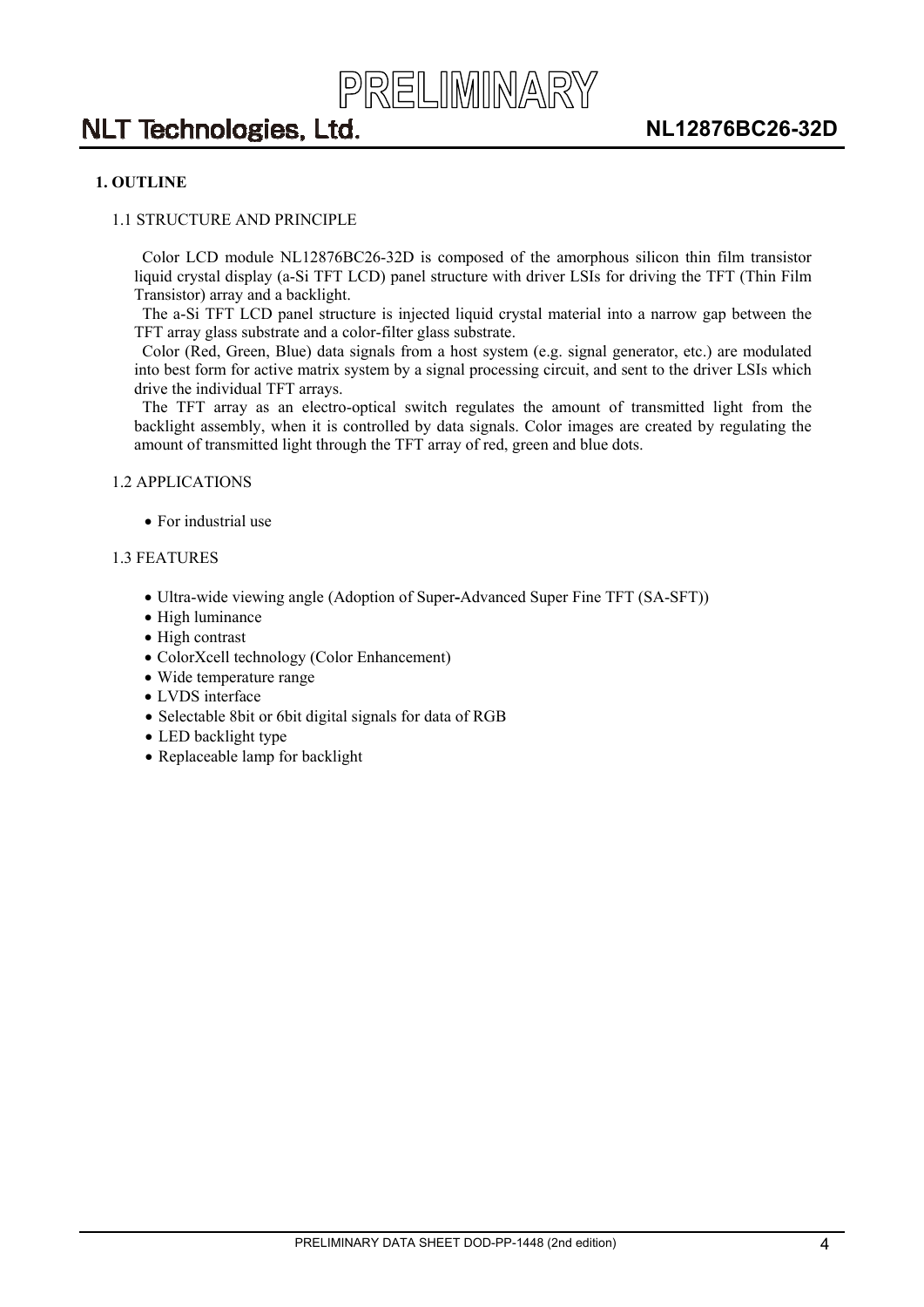### <span id="page-4-0"></span>**2. GENERAL SPECIFICATIONS**

| Display area                     | 334.08 (H) $\times$ 200.45 (V) mm                                                                                                                                        |
|----------------------------------|--------------------------------------------------------------------------------------------------------------------------------------------------------------------------|
| Diagonal size of display         | 39cm (15.3 inches)                                                                                                                                                       |
| Drive system                     | a-Si TFT active matrix                                                                                                                                                   |
| <b>Display color</b>             | 16,777,216 colors (At 8-bit input, FRC terminal= Low or Open)<br>262,144 colors (At 6-bit input, FRC terminal= High)                                                     |
| Pixel                            | 1,280 (H) $\times$ 768 (V) pixels                                                                                                                                        |
| <b>Pixel arrangement</b>         | RGB (Red dot, Green dot, Blue dot) vertical stripe                                                                                                                       |
| Dot pitch                        | $0.087$ (H) $\times$ 0.261 (V) mm                                                                                                                                        |
| <b>Pixel pitch</b>               | $0.261$ (H) $\times$ 0.261 (V) mm                                                                                                                                        |
| Module size                      | 358.0 (W) $\times$ 226.0 (H) $\times$ (13.8) (D)mm (typ.)<br>Note1                                                                                                       |
| Weight                           | TBD $g(typ.)$                                                                                                                                                            |
| Contrast ratio                   | $(700):1$ (typ.)                                                                                                                                                         |
| <b>Viewing angle</b>             | At the contrast ratio $\geq 10$ :<br>• Horizontal: Right side 88° (typ.), Left side 88° (typ.)<br>• Vertical: Up side 88° (typ.), Down side 88° (typ.)                   |
| Designed viewing direction       | • Viewing angle with optimum grayscale ( $\gamma$ = 2.2): Normal axis<br>(perpendicular)                                                                                 |
| Polarizer surface                | Antiglare                                                                                                                                                                |
| <b>Polarizer pencil-hardness</b> | 3H (min.) [by JIS K5600]                                                                                                                                                 |
| <b>Color</b> gamut               | At LCD panel center<br>(40)% (typ.) [against NTSC color space]                                                                                                           |
| <b>Response time</b>             | Ton+Toff (10% $\leftarrow \rightarrow 90\%$ )<br>$(25)$ ms (typ.)                                                                                                        |
| Luminance                        | At IL = $70$ mA/One circuit<br>$(470)$ cd/m <sup>2</sup> (typ.)                                                                                                          |
| <b>Signal system</b>             | LVDS 1port<br>(Receiver: THC63LVDF84B, THine Electronics Inc. or equivalent)<br>[8bit/6bit digital signals for data of RGB colors, Dot clock (CLK),<br>Data enable (DE)] |
| Power supply voltage             | LCD panel signal processing board: 3.3V                                                                                                                                  |
| <b>Backlight</b>                 | LED backlight type:<br>Replaceable part<br>• Lamp holder set: Type No. TBD                                                                                               |
| <b>Power consumption</b>         | At $IL = 70$ mA/One circuit, Checkered flag pattern<br>TBD W (typ.)                                                                                                      |

Note1: Excluding projection

2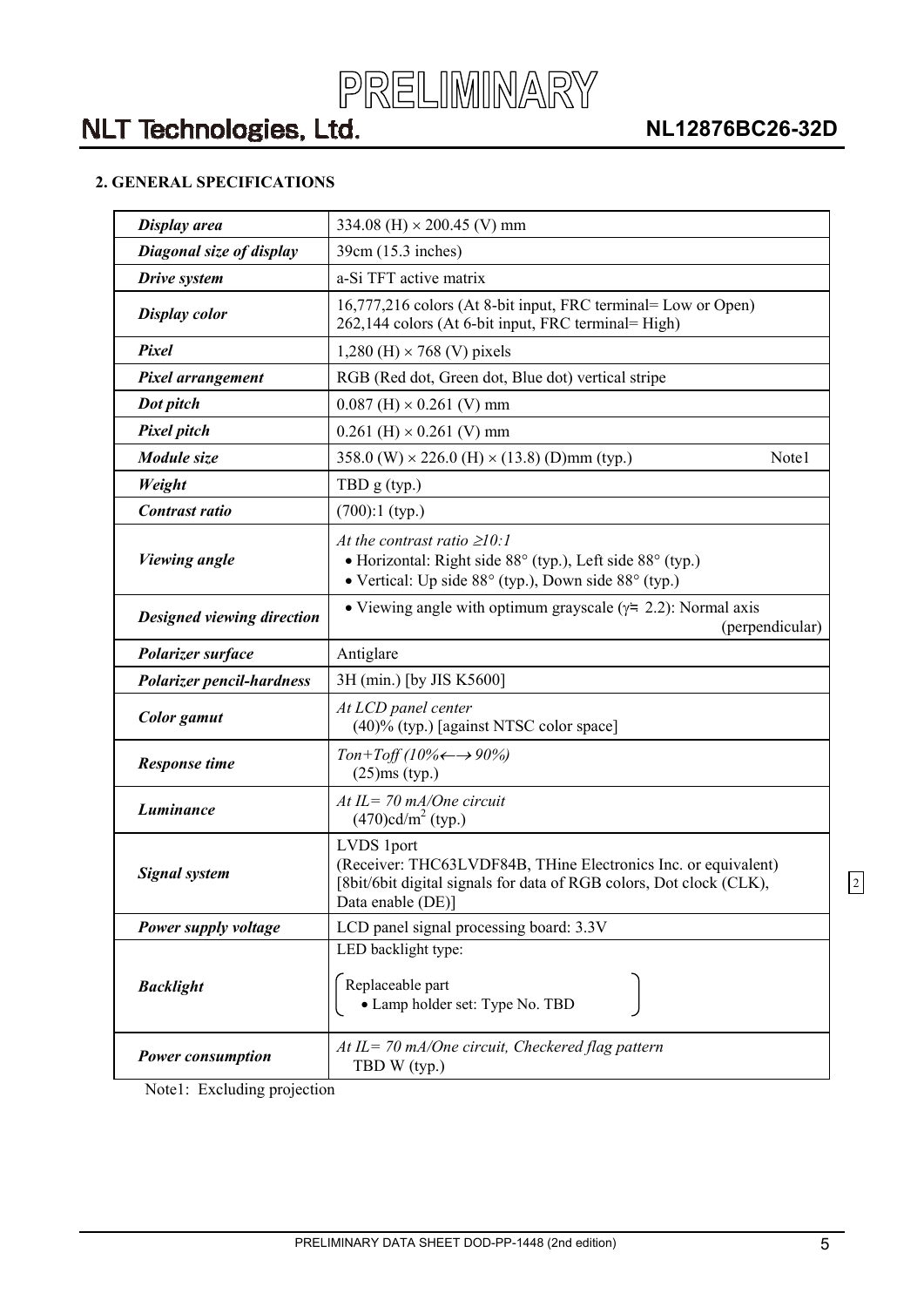

#### <span id="page-5-0"></span>**3. BLOCK DIAGRAM**



Note2: GND and FG must be connected to customer equipment's ground, and it is recommended that these grounds be connected together in customer equipment.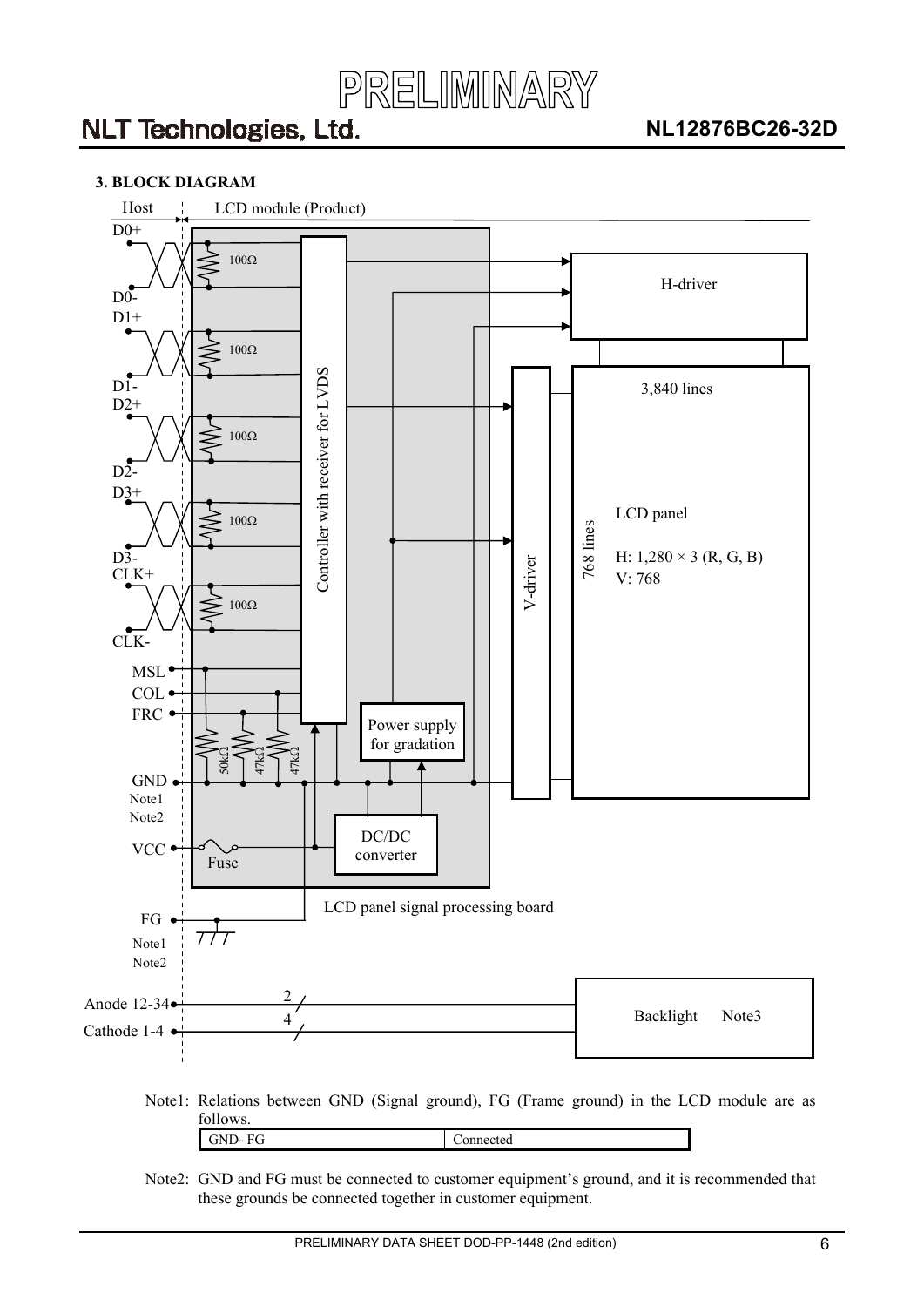

Note3: Backlight in detail



Backlight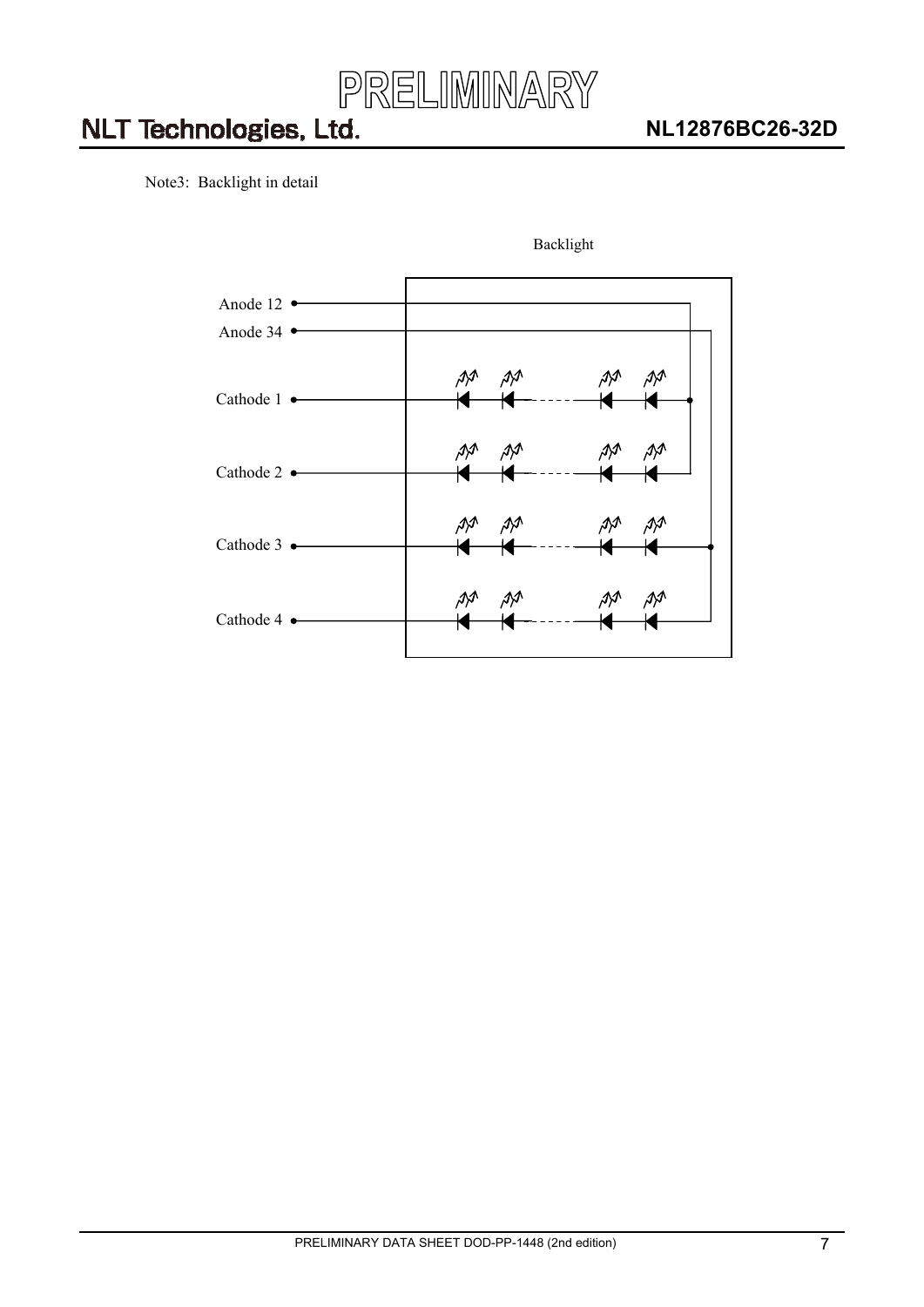

### <span id="page-7-0"></span>**4. DETAILED SPECIFICATIONS**

### 4.1 MECHANICAL SPECIFICATIONS

| Specification<br>Parameter |                                                                           |              |    |  |  |  |  |  |
|----------------------------|---------------------------------------------------------------------------|--------------|----|--|--|--|--|--|
| Module size                | $358.0 \pm 0.5$ (W) $\times$ 226.0 $\pm$ 0.5 (H) $\times$ (14.8) max. (D) | Note1, Note2 | mm |  |  |  |  |  |
| Display area               | 334.08 (H) $\times$ 200.45 (V)                                            | Note1        | mm |  |  |  |  |  |
| Weight                     | TBD (typ.), TBD (max.)                                                    |              | g  |  |  |  |  |  |

Note1: See "**8. OUTLINE DRAWINGS**".

Note2: Excluding projection

#### 4.2 ABSOLUTE MAXIMUM RATINGS

|                         | Parameter                              |               | Symbol                          | Rating                         | Unit            | Remarks                                 |  |  |
|-------------------------|----------------------------------------|---------------|---------------------------------|--------------------------------|-----------------|-----------------------------------------|--|--|
| Power supply<br>voltage | LCD panel signal processing board      |               | <b>VCC</b>                      | $-0.3$ to $+4.0$               | V               |                                         |  |  |
| Input voltage           | Display signals<br>Note1               |               | <b>VD</b>                       | $-0.3$ to VCC $+0.3$           | V               |                                         |  |  |
| for signals             | Function signals<br>Note2              |               | VF                              |                                |                 |                                         |  |  |
| Backlight               | Forward current                        |               | IL                              | 80                             | mA              | per one circuit                         |  |  |
|                         | Storage temperature                    |               | <b>Tst</b>                      | $(-20)$ to $+80$               | $\rm ^{\circ}C$ |                                         |  |  |
|                         | Operating temperature                  | Front surface | TopF                            | $(-10)$ to $(+70)$             | $\rm ^{\circ}C$ | Note3                                   |  |  |
|                         |                                        | TopR          | $\circ$ C<br>$(-10)$ to $(+70)$ |                                | Note4           |                                         |  |  |
|                         |                                        |               | R <sub>H</sub>                  | $\leq 95$                      | $\frac{0}{0}$   | $Ta \leq 40^{\circ}C$                   |  |  |
|                         | Relative humidity                      |               |                                 | $\leq 85$                      | $\frac{0}{0}$   | $40^{\circ}$ C < Ta $\leq 50^{\circ}$ C |  |  |
|                         | Note <sub>5</sub>                      |               |                                 | $\leq$ 55                      | $\frac{0}{0}$   | $50^{\circ}$ C < Ta $\leq 60^{\circ}$ C |  |  |
|                         |                                        |               |                                 | $\leq 36$                      | $\frac{0}{0}$   | $60^{\circ}$ C < Ta $\leq 70^{\circ}$ C |  |  |
|                         | Absolute humidity<br>Note <sub>5</sub> |               | AH                              | $\leq 70$<br>Note <sub>6</sub> | $g/m^3$         | Ta $> 70^{\circ}$ C                     |  |  |
|                         | Operating altitude                     |               |                                 | $\leq 4,850$                   | m               | $-10^{\circ}$ C $\leq$ Ta $\leq$ 70°C   |  |  |
|                         | Storage altitude                       |               |                                 | $\leq 13,600$                  | m               | $-20^{\circ}$ C $\leq$ Ta $\leq$ 80°C   |  |  |

Note1: D0+/-, D1+/-, D2+/-, D3+/- and CLK+/-

Note2: COL, FRC and MSL

Note3: Measured at center of LCD panel surface (including self-heat)

Note4: Measured at center of LCD module's rear shield surface (including self-heat)

Note5: No condensation

Note6: Water amount at Ta= 70°C and RH= 36%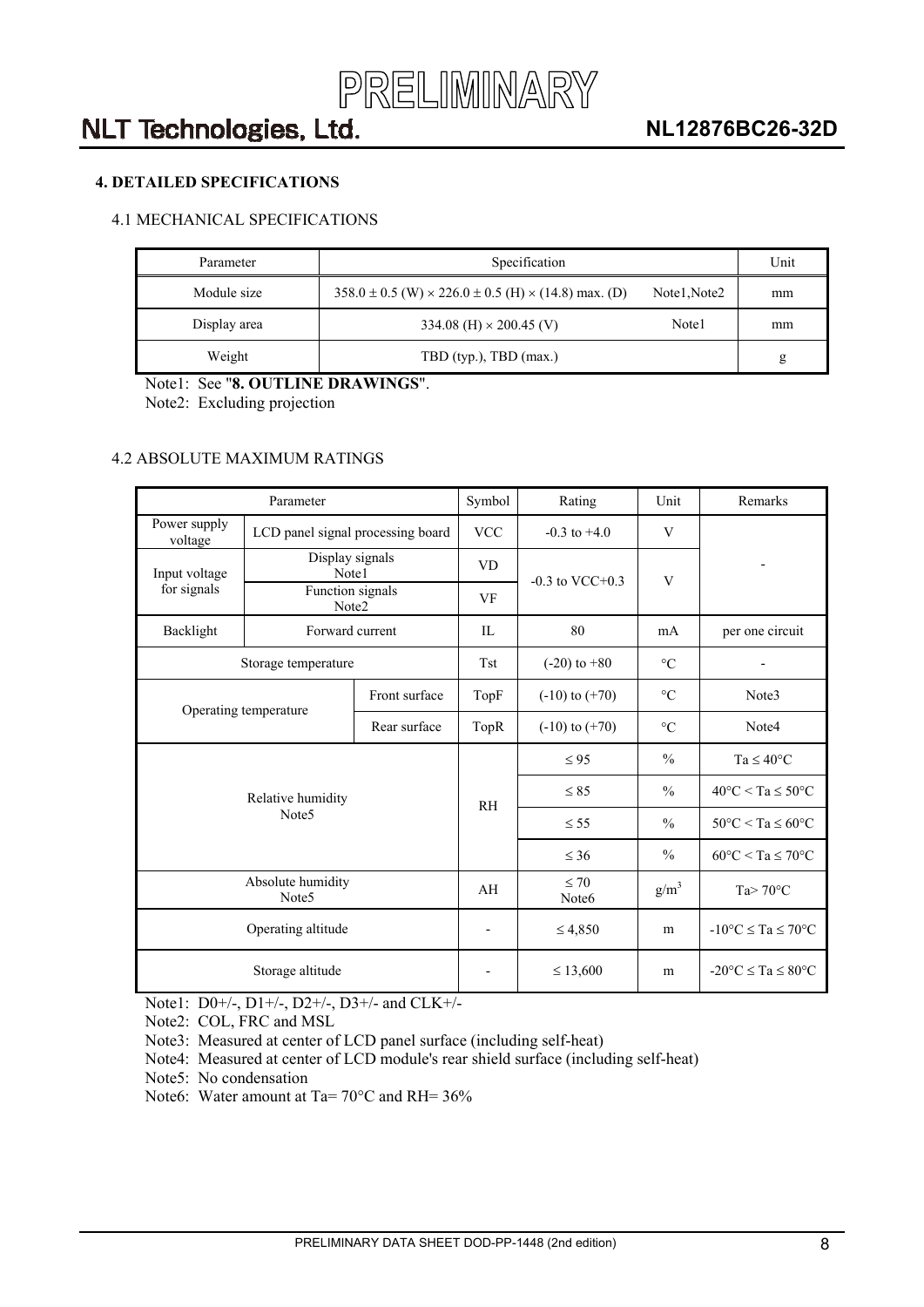

### **NL12876BC26-32D**

### <span id="page-8-0"></span>4.3 ELECTRICAL CHARACTERISTICS

#### 4.3.1 LCD panel signal processing board

|                                         |      |            |                              |                          |                          |          | $(Ta=25^{\circ}C)$ |  |
|-----------------------------------------|------|------------|------------------------------|--------------------------|--------------------------|----------|--------------------|--|
| Parameter                               |      | Symbol     | min.                         | typ.                     | max.                     | Unit     | Remarks            |  |
| Power supply voltage                    |      | <b>VCC</b> | 3.0                          | 3.3                      | 3.6                      | V        |                    |  |
| Power supply current                    |      | ICC        |                              | <b>TBD</b><br>Note1      | <b>TBD</b><br>Note2      | mA       | at VCC= $3.3V$     |  |
| Permissible ripple voltage              |      | <b>VRP</b> | -                            | $\overline{\phantom{a}}$ | 100                      | $mVp-p$  | for VCC            |  |
| Differential input<br>threshold voltage | High | VTH        |                              | -                        | $+100$                   | mV       | at $VCM = 1.2V$    |  |
|                                         | Low  | <b>VTL</b> | $-100$                       | -                        | $\overline{\phantom{a}}$ | mV       | Note3              |  |
| Terminating resistance                  |      | <b>RT</b>  |                              | 100                      | ٠                        | $\Omega$ |                    |  |
| Input voltage for                       | High | VFH        | 0.8VCC                       | $\overline{\phantom{a}}$ | <b>VCC</b>               | V        | <b>CMOS</b> level  |  |
| COL, FRC and MSL signals                | Low  | <b>VFL</b> | $\mathbf{0}$                 |                          | $0.3$ VCC                | V        |                    |  |
| Input current for                       | High | <b>IFH</b> | $\qquad \qquad \blacksquare$ | -                        | <b>TBD</b>               | μA       |                    |  |
| COL, FRC and MSL signals                | Low  | <b>IFL</b> | <b>TBD</b>                   |                          | μA                       |          |                    |  |

Note1: Checkered flag pattern [by EIAJ ED-2522]

Note2: Pattern for maximum current

Note3: Common mode voltage for LVDS receiver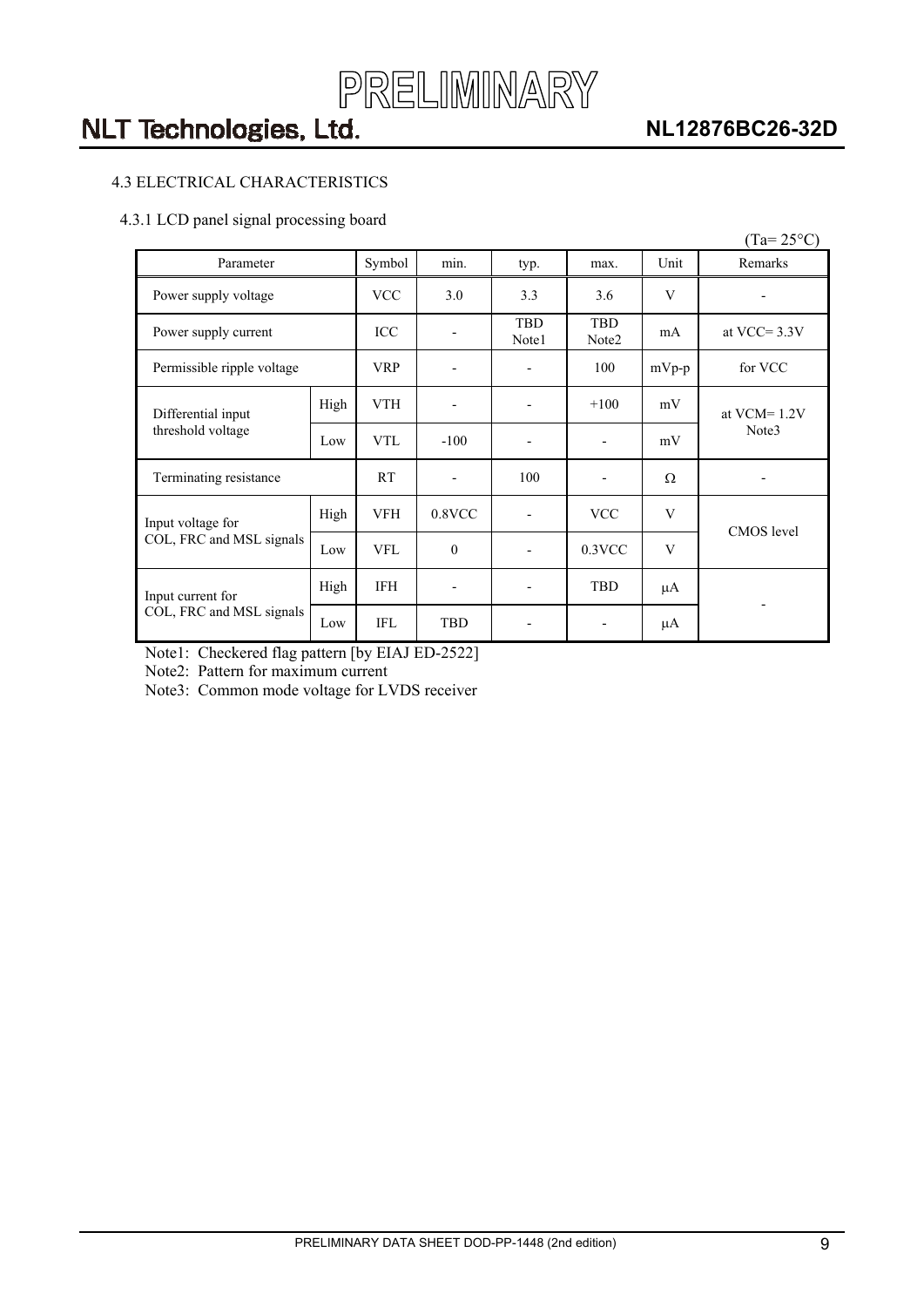

### **NL12876BC26-32D**

 $\sqrt{2}$ 

 $\boxed{2}$ 

 $|2|$ 

#### <span id="page-9-0"></span>4.3.2 Backlight lamp

| ---- <i>o</i> --- ------r<br>(Note1, Note2, Note3) |        |                          |                          |        |      |                                                                     |  |  |  |  |
|----------------------------------------------------|--------|--------------------------|--------------------------|--------|------|---------------------------------------------------------------------|--|--|--|--|
| Parameter                                          | Symbol | min.                     | typ.                     | max.   | Unit | Remarks                                                             |  |  |  |  |
| Forward current                                    | IL     | $\overline{\phantom{a}}$ | 70.0                     | 77.0   | mA   |                                                                     |  |  |  |  |
|                                                    |        | (25.7)                   | (28.4)                   | (31.5) | V    | Ta= $+25^{\circ}$ C<br>at $IL = 70$ mA<br>/One circuit              |  |  |  |  |
|                                                    | VL     | (24.1)                   | $\overline{\phantom{a}}$ |        | V    | $Ta = +70^{\circ}C$<br>at $IL = 70$ mA<br>/One circuit              |  |  |  |  |
| Forward Voltage                                    |        | $\overline{\phantom{a}}$ |                          | (32.9) | V    | Ta= $-10^{\circ}$ C<br>at IL= $70 \text{ mA}$<br>/One circuit       |  |  |  |  |
|                                                    |        | $\overline{\phantom{a}}$ | $\overline{\phantom{a}}$ | (33.3) | V    | $Ta = -10$ <sup>o</sup> C<br>at IL= $77 \text{ mA}$<br>/One circuit |  |  |  |  |

Note1: Please drive with constant current.

Note2: The above specifications are for one LED circuit of the backlight.

Note3: The Luminance uniformity may be changed depending on the current variation between 4 circuits. It is recommended that the current value difference amongst the circuits be less than 5%.

#### 4.3.3 Power supply voltage ripple

This product works if the ripple voltage levels are over the permissible values as the following table, but there might be noise on the display image.

|     | Power supply voltage | Ripple voltage<br>Note1<br>(Measure at input terminal of power supply) | Unit    |
|-----|----------------------|------------------------------------------------------------------------|---------|
| VCC | 3V                   | $\leq 100$                                                             | $mVp-p$ |

Note1: The permissible ripple voltage includes spike noise.

### 4.3.4 Fuse

| Parameter |              | Fuse              | Rating | Fusing current | Remarks |  |
|-----------|--------------|-------------------|--------|----------------|---------|--|
|           | Type         | Supplier          |        |                |         |  |
| VCC .     | FHC16252ABTP | <b>KAMAYA</b>     | 2.5A   | 5.0A           | Note1   |  |
|           |              | ELECTRIC Co., Ltd | 32V    |                |         |  |

Note1: The power supply's rated current must be more than the fusing current. If it is less than the fusing current, the fuse may not blow in a short time, and then nasty smell, smoke and so on may occur.

2 2 2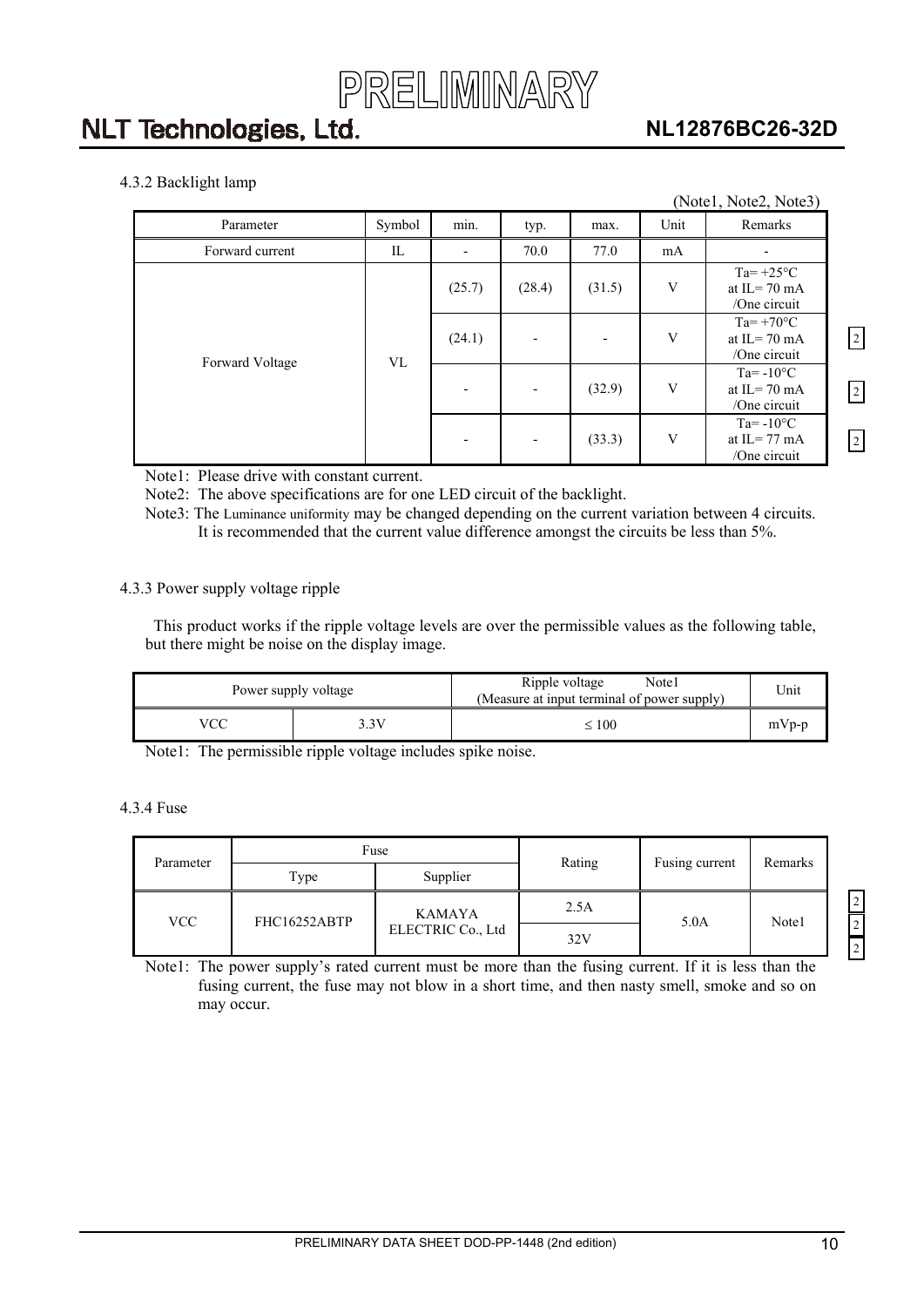

#### <span id="page-10-0"></span>4.4 POWER SUPPLY VOLTAGE SEQUENCE

4.4.1 LCD panel signal processing board



- $*$  These signals should be measured at the terminal of 100 $\Omega$  resistance.
- Note1: If there is a voltage variation (voltage drop) at the rising edge of VCC below 3.0V, there is a possibility that a product does not work due to a protection circuit.

Note2: Display signals (D0+/-, D1+/-, D2+/-, D3+/- and CLK+/-) and function signals (COL, FRC and MSL) must be set to Low or High-impedance, except the VALID period (See above sequence diagram), in order to avoid the circuitry damage. If some of display and function signals of this product are cut while this product is working, even if the signal input to it once again, it might not work normally. If a customer stops the display and function signals, VCC also must be shut down.

#### 4.4.2 LED driver board



- Note1: These are the display and function signals for LCD panel signal processing board.
- Note2: The backlight should be turned on within the valid period of display and function signals, in order to avoid unstable data display.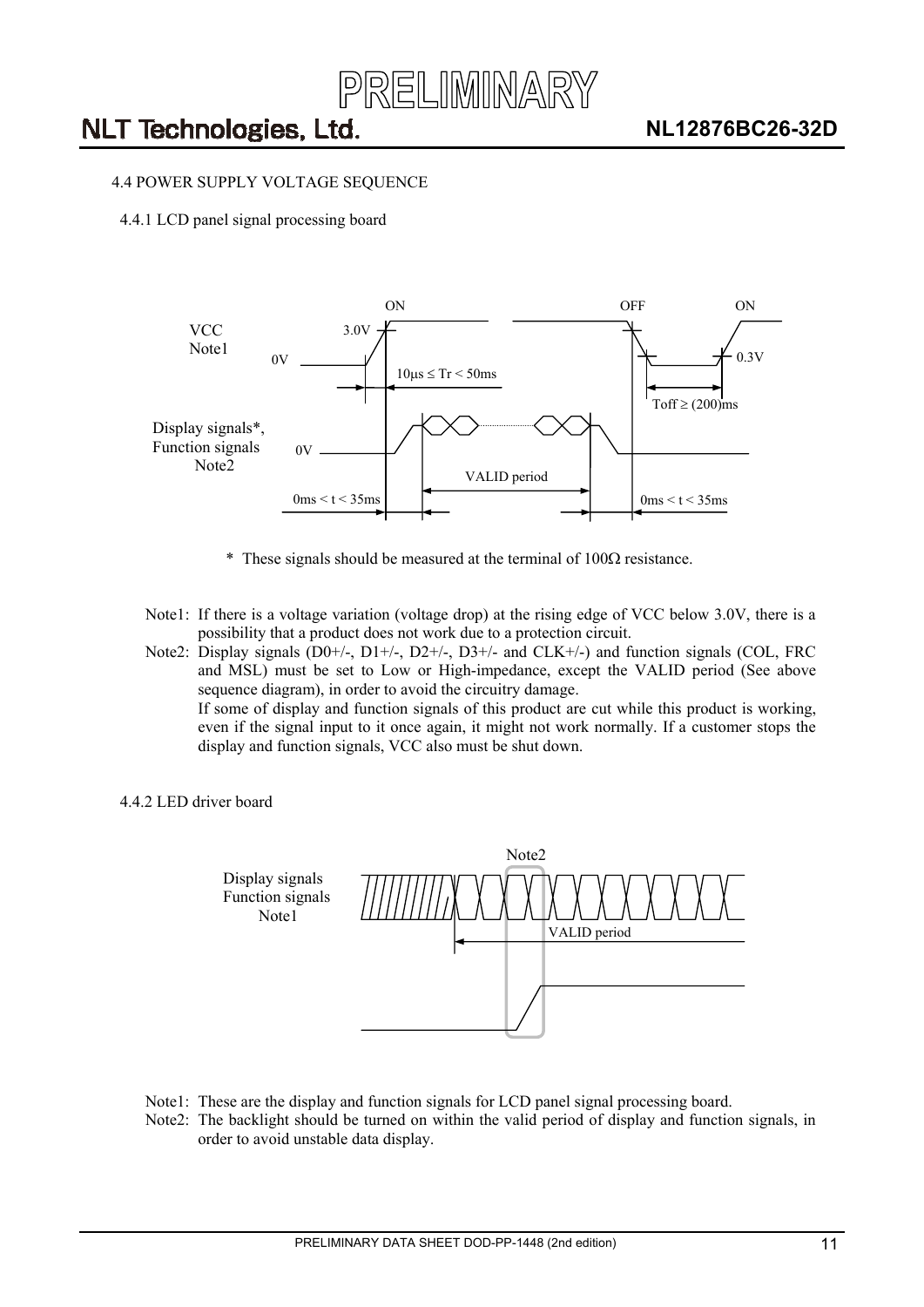

### <span id="page-11-0"></span>4.5 CONNECTIONS AND FUNCTIONS FOR INTERFACE PINS

4.5.1 LCD panel signal processing board

#### CN1 socket (LCD module side): DF14H-20P-1.25H (Hirose Electric Co., Ltd. (HRS)) Adaptable plug: DF14-20S-1.25C (Hirose Electric Co., Ltd. (HRS))

| Pin No.        | Symbol                          | Signal                                     |                                                                  | Input data signal: 8bit | Input data   | Remarks         |  |  |  |  |
|----------------|---------------------------------|--------------------------------------------|------------------------------------------------------------------|-------------------------|--------------|-----------------|--|--|--|--|
|                |                                 |                                            | MAP A                                                            | MAP <sub>B</sub>        | signal: 6bit |                 |  |  |  |  |
| $\mathbf{1}$   | <b>VCC</b>                      | Power supply                               |                                                                  | Power supply            |              | Note3           |  |  |  |  |
| $\overline{2}$ | <b>VCC</b>                      |                                            |                                                                  |                         |              |                 |  |  |  |  |
| $\mathfrak{Z}$ | $\operatorname{GND}$            | Ground<br>Ground                           |                                                                  |                         |              |                 |  |  |  |  |
| $\overline{4}$ | <b>COL</b>                      | Selection of<br>the ColorXcell<br>function | ColorXcell Disable<br>High:<br>Low or Open:<br>ColorXcell Enable |                         |              |                 |  |  |  |  |
| 5              | $D0-$                           | Pixel data                                 | R <sub>2</sub> -R <sub>7</sub> , G <sub>2</sub>                  | R0-R5,G0                |              | Note2           |  |  |  |  |
| 6              | $D0+$                           |                                            |                                                                  |                         |              |                 |  |  |  |  |
| 7              | <b>GND</b>                      | Ground                                     |                                                                  | Note3                   |              |                 |  |  |  |  |
| 8              | $D1-$                           |                                            |                                                                  |                         |              | Note2           |  |  |  |  |
| 9              | $D1+$                           | Pixel data                                 | G3-G7, B2-B3                                                     |                         | G1-G5, B0-B1 |                 |  |  |  |  |
| $10\,$         | <b>GND</b>                      | Ground                                     |                                                                  | Note3                   |              |                 |  |  |  |  |
| 11             | $D2-$                           | Pixel data                                 | <b>B4-B7,DE</b>                                                  |                         | Note2        |                 |  |  |  |  |
| 12             | $D2+$                           |                                            |                                                                  | <b>B2-B5,DE</b>         |              |                 |  |  |  |  |
| 13             | <b>GND</b>                      | Ground                                     |                                                                  | Ground                  |              | Note3           |  |  |  |  |
| 14             | CLK-                            | Pixel clock                                |                                                                  | Pixel clock             |              | Note2           |  |  |  |  |
| 15             | $CLK+$                          |                                            |                                                                  |                         |              |                 |  |  |  |  |
| 16             | <b>GND</b>                      | Ground                                     |                                                                  | Ground                  |              | Note3           |  |  |  |  |
| 17             | $D3-$<br>$/$ GND                | Pixel data                                 | $R0-R1$ ,                                                        | R6-R7,                  |              |                 |  |  |  |  |
| $18\,$         | $D3+$<br>/ $\operatorname{GND}$ | / $\operatorname{Ground}$                  | $G0-G1,$<br>$B0 - B1$                                            | G6-G7,<br><b>B6-B7</b>  | Ground       | Note2           |  |  |  |  |
| 19             | ${\rm FRC}$                     | Selection of the<br>number of colors       | Low or Open                                                      |                         | High         |                 |  |  |  |  |
| $20\,$         | $\operatorname{MSL}$            | Selection of<br>LVDS Input data<br>map     | High                                                             | Low or Open             | High         | Note1,<br>Note4 |  |  |  |  |

Note1: See "**4.6 DISPLAY COLORS AND INPUT DATA SIGNALS**".

Note2: Twist pair wires with  $100\Omega$  (Characteristic impedance) should be used between LCD panel signal processing board and LVDS transmitter.

Note3: All GND and VCC terminals should be used without any non-connected lines.

Note4: See "**4.5.4 Connection between receiver and transmitter for LVDS**".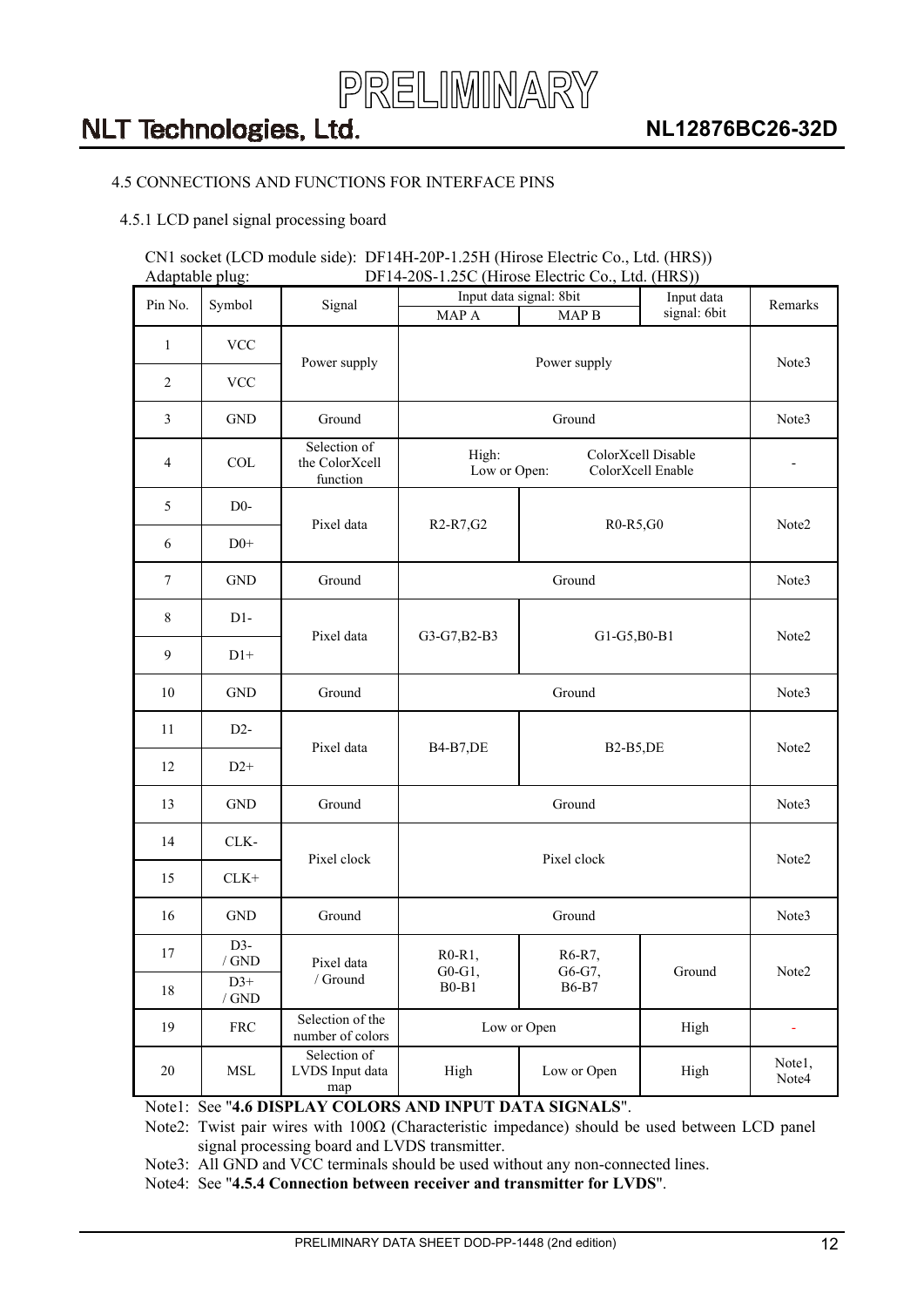

### <span id="page-12-0"></span>4.5.2 Backlight lamp

#### CN2 plug (LCD module side): SM10B-SHLS-TF(LF)(SN) (J.S.T. Mfg. Co., Ltd.) Adaptable socket: SHLP-10V-S-B (J.S.T. Mfg. Co., Ltd.)

| Transmore society. |                | $0.11111 + 0.0011$ | $(0.0.1.11)$ . $(0.0.1.1)$ |  |  |  |  |  |
|--------------------|----------------|--------------------|----------------------------|--|--|--|--|--|
| Pin No.            | Symbol         | Signal             | Remarks                    |  |  |  |  |  |
|                    | A12            | Anode12            |                            |  |  |  |  |  |
| C                  | A34            | Anode34            |                            |  |  |  |  |  |
| 3                  | N. C.          | N. C.              | Keep this pin Open.        |  |  |  |  |  |
| 4                  | N. C.          | N. C.              | Keep this pin Open.        |  |  |  |  |  |
| 5                  | K1             | Cathode1           |                            |  |  |  |  |  |
| 6                  | K <sub>2</sub> | Cathode2           |                            |  |  |  |  |  |
|                    | K3             | Cathode3           |                            |  |  |  |  |  |
| 8                  | K4             | Cathode4           |                            |  |  |  |  |  |
| 9                  | N. C.          | N. C.              | Keep this pin Open.        |  |  |  |  |  |
| 10                 | N. C.          | N. C.              | Keep this pin Open.        |  |  |  |  |  |

4.5.3 Position of plug and socket

### Rear side

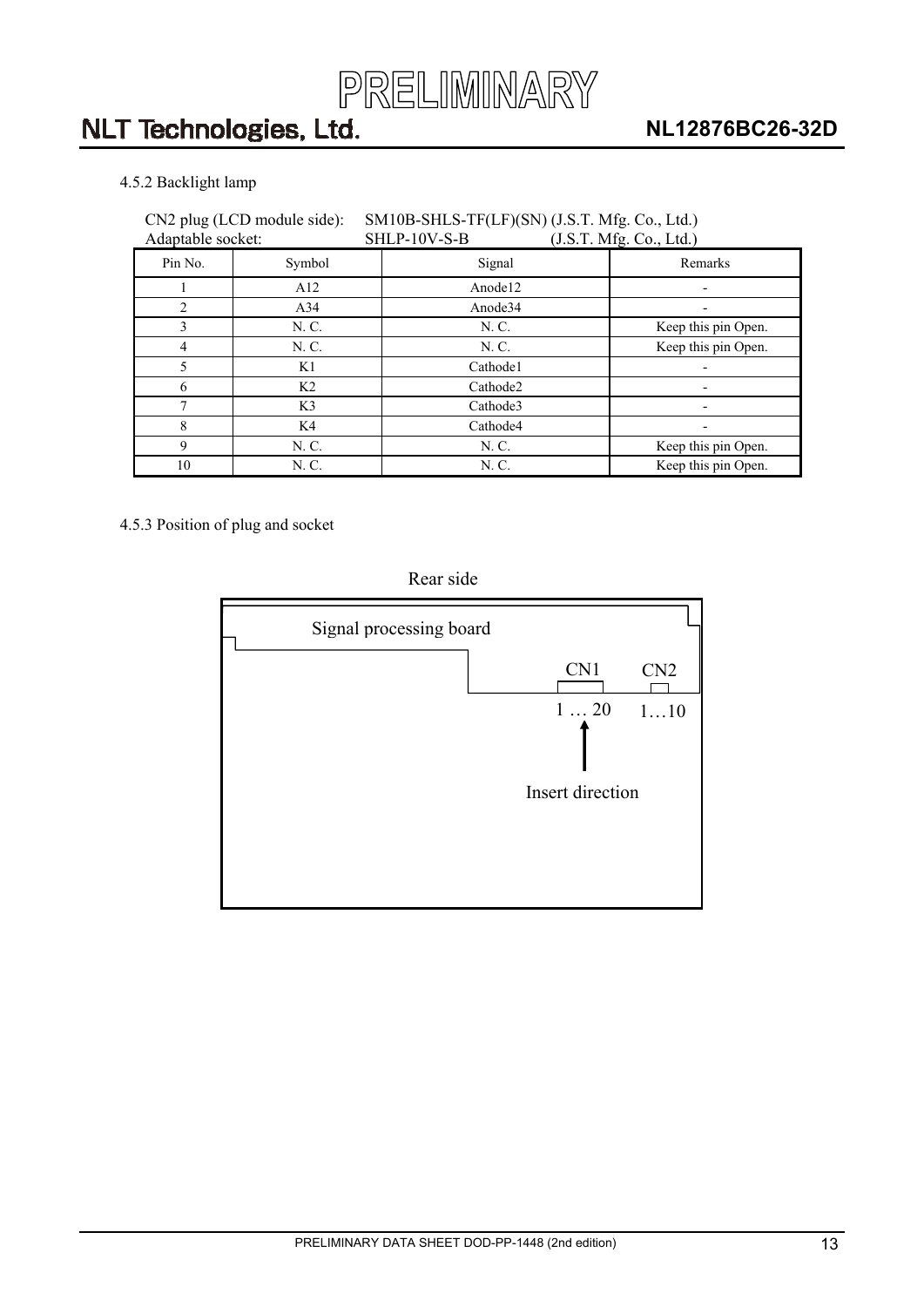

### **NL12876BC26-32D**

<span id="page-13-0"></span>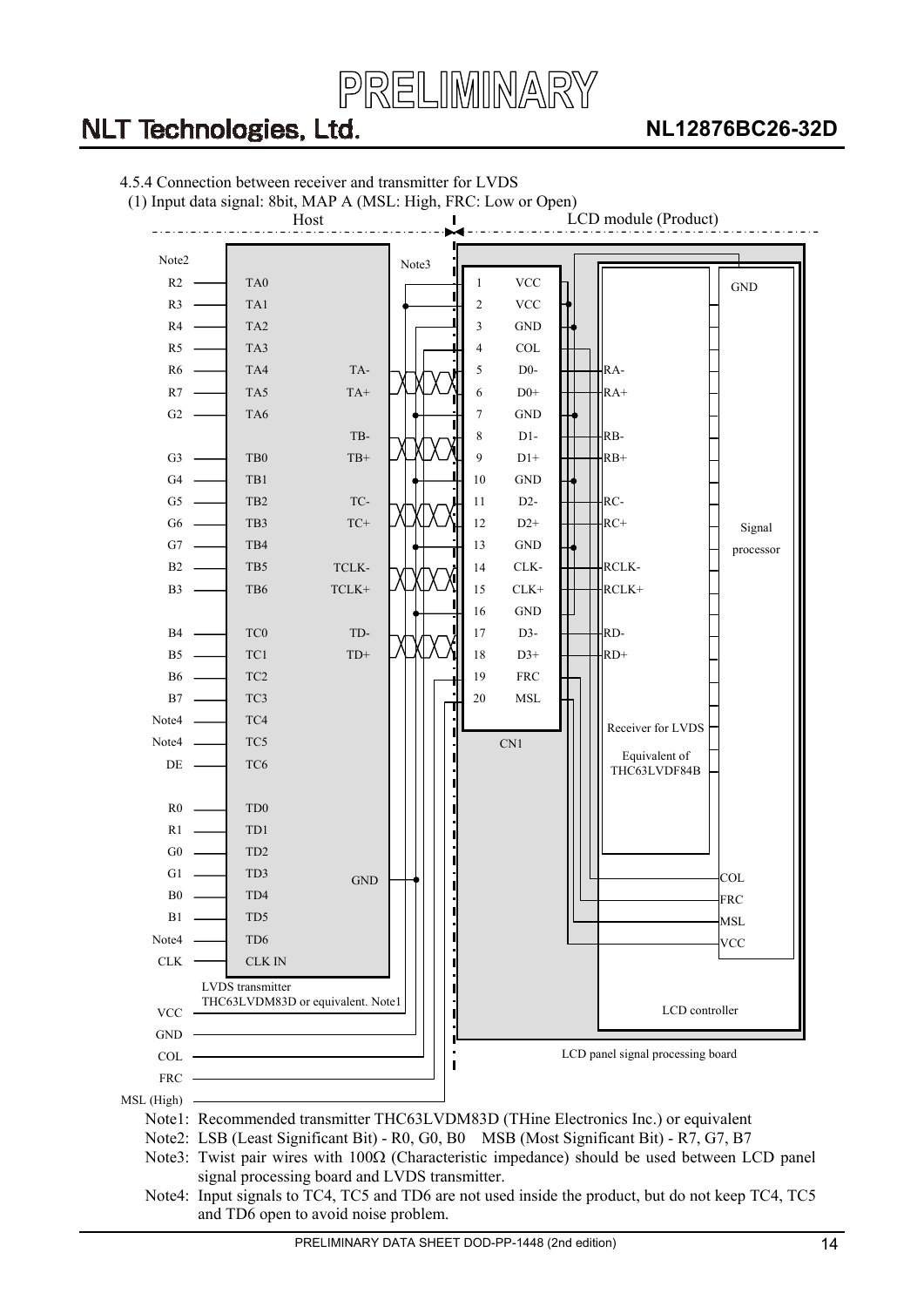

### **NL12876BC26-32D**



#### (2) Input data signal: 8bit, MAP B (MSL: Low or Open, FRC: Low or Open)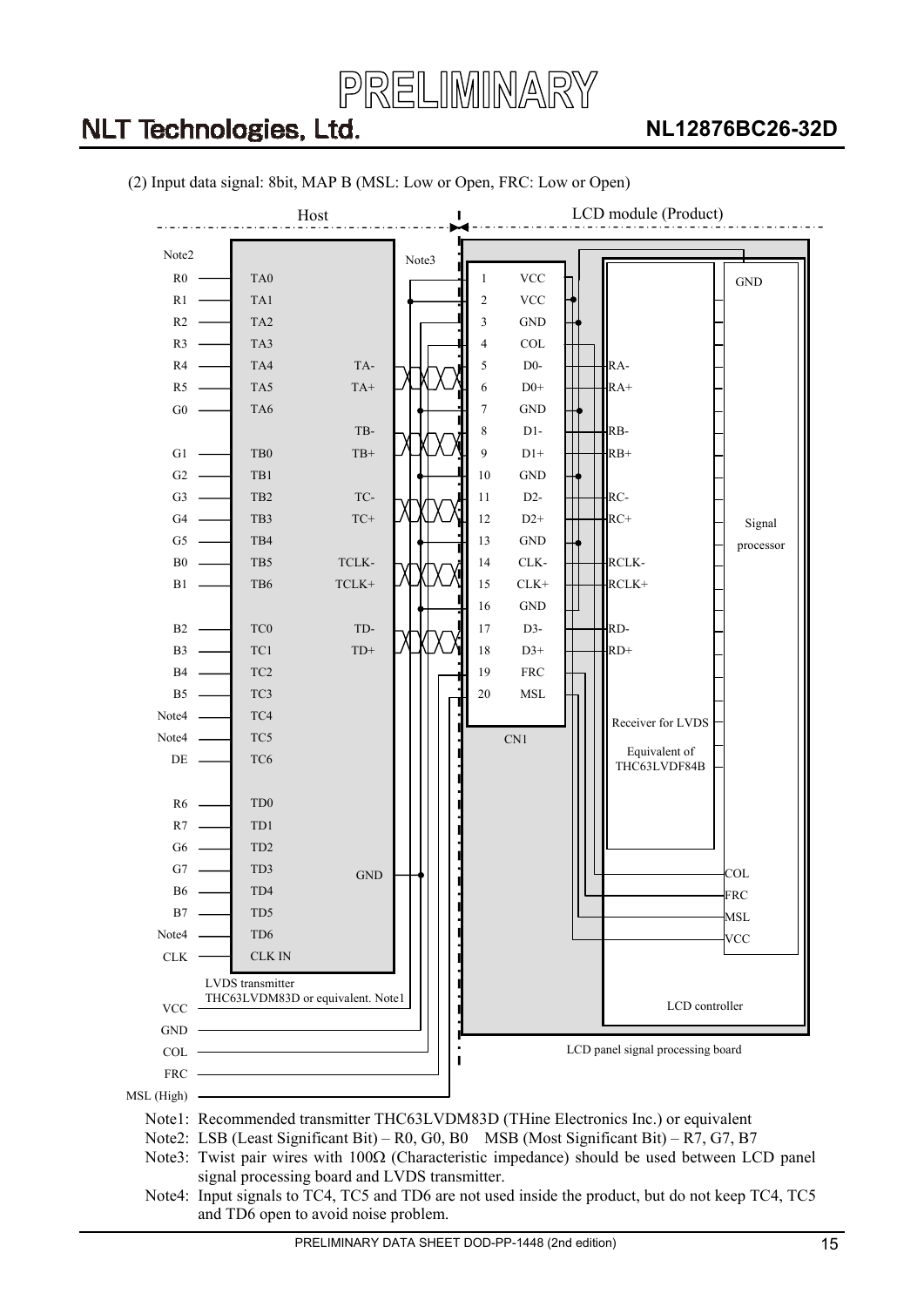



(3) Input data signal: 6bit (MSL: High, FRC: High)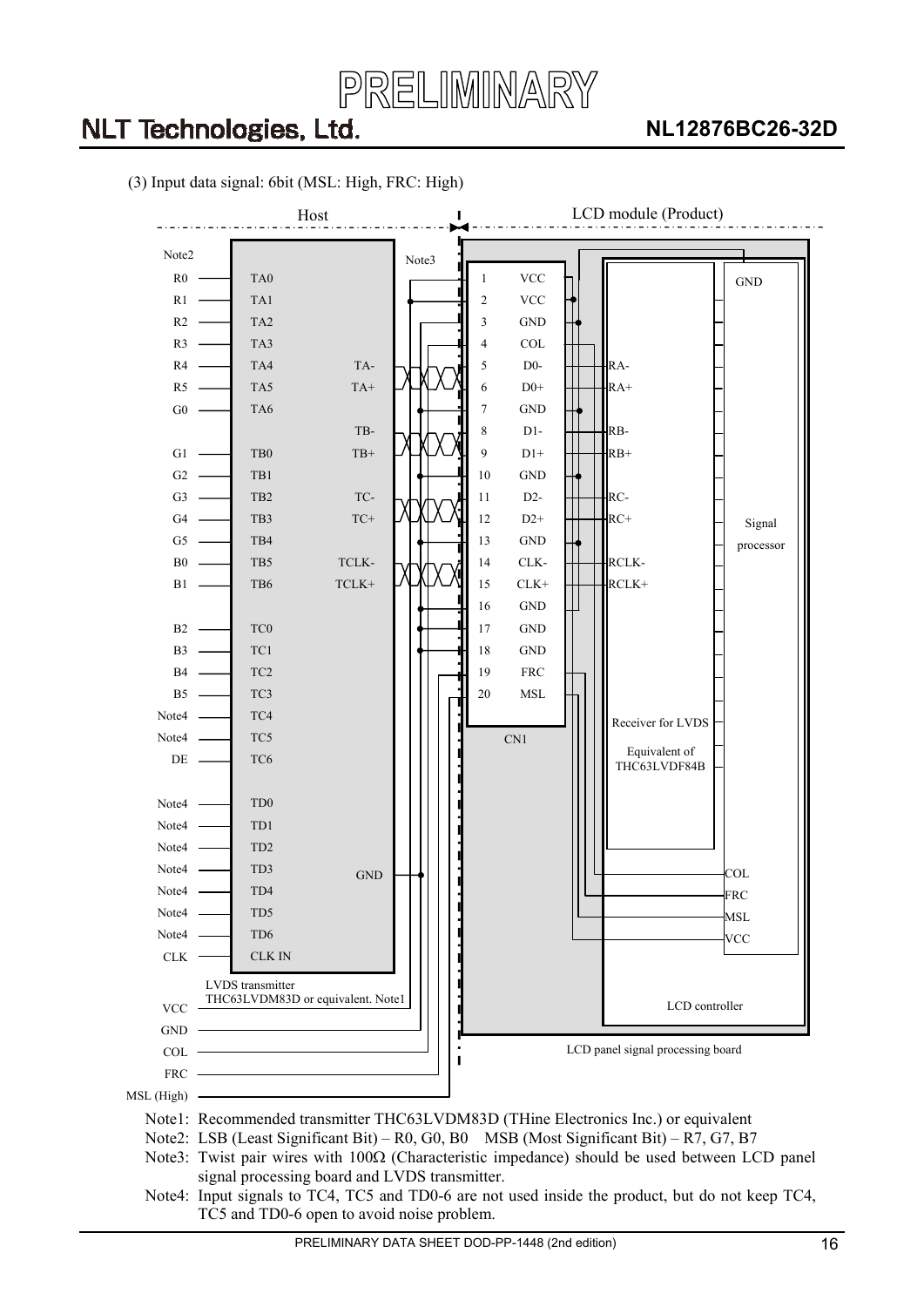

- <span id="page-16-0"></span>4.5.5 Input data mapping
- (1) Input data signal: 8bit, MAP A



(2) Input data signal: 8bit, MAP B

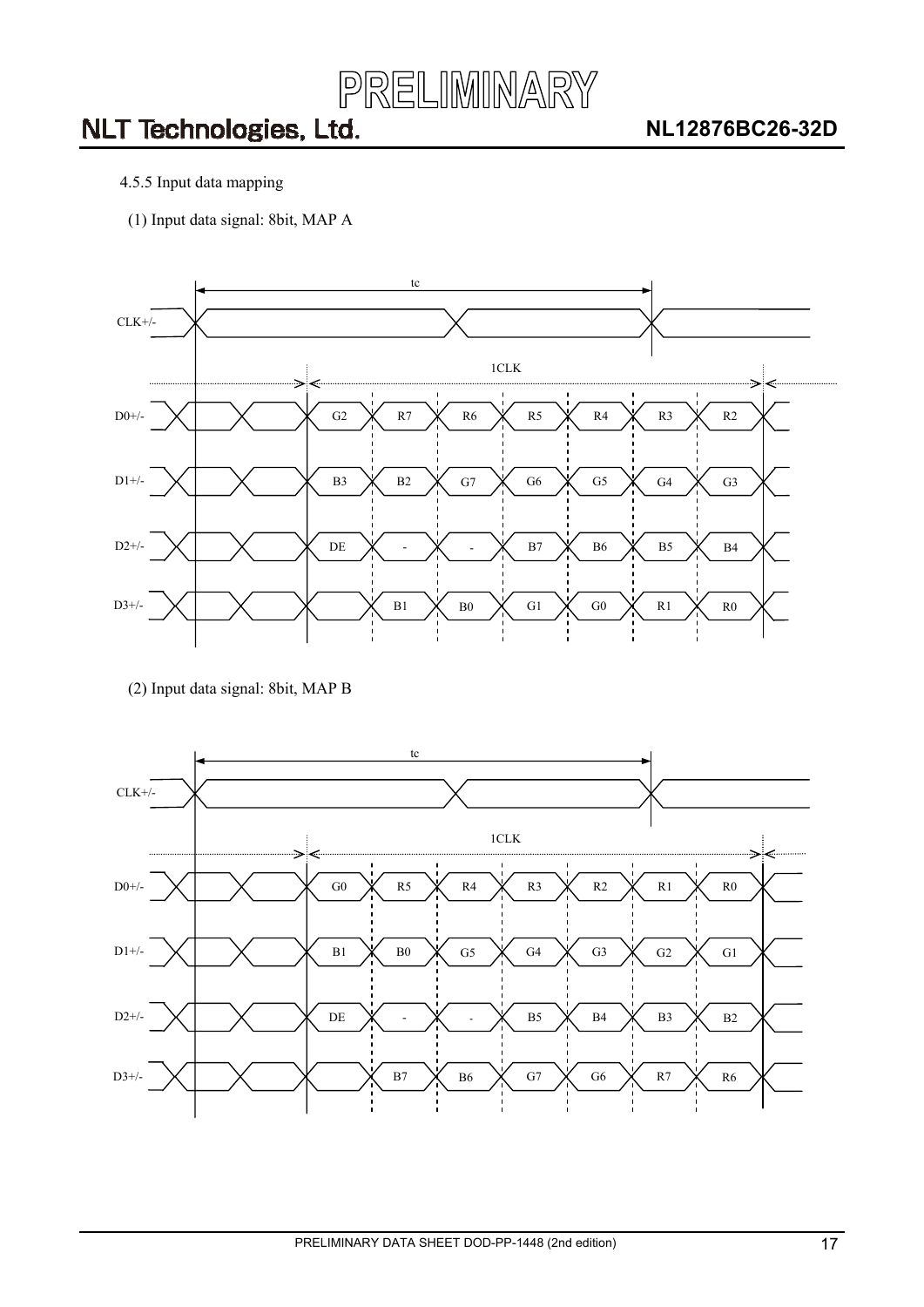

<span id="page-17-0"></span>(3) Input data signal: 6bit



#### 4.6 DISPLAY COLORS AND INPUT DATA SIGNALS

4.6.1 Combinations of input data signals, FRC and MSL signal

This product can display 16,777,216 colors equivalent with 256 gray scales and 262,144 colors with 64 gray scales by combination of input data signals, FRC and MSL signal. See the following table.

| Combination | Input data<br>signals | Input Data<br>mapping | $CN1-$<br>Pin $No.17$ and $18$ | <b>FRC</b><br>terminal | MSL<br>terminal | Display colors | Remarks           |
|-------------|-----------------------|-----------------------|--------------------------------|------------------------|-----------------|----------------|-------------------|
| ➀           | 8 bit                 | MAP A                 | $D3+/-$                        | Low or Open            | High            | 16,777,216     | Note1             |
| ➁           | 8 bit                 | <b>MAP B</b>          | $D3+/-$                        | Low or Open            | Low or Open     | 16,777,216     | Note1             |
|             | 6 bit                 |                       | <b>GND</b>                     | High                   | High            | 262,144        | Note <sub>2</sub> |

Note1: See "**4.6.2 16,777,216 colors**".

Note2: See "**4.6.3 262,144 colors**".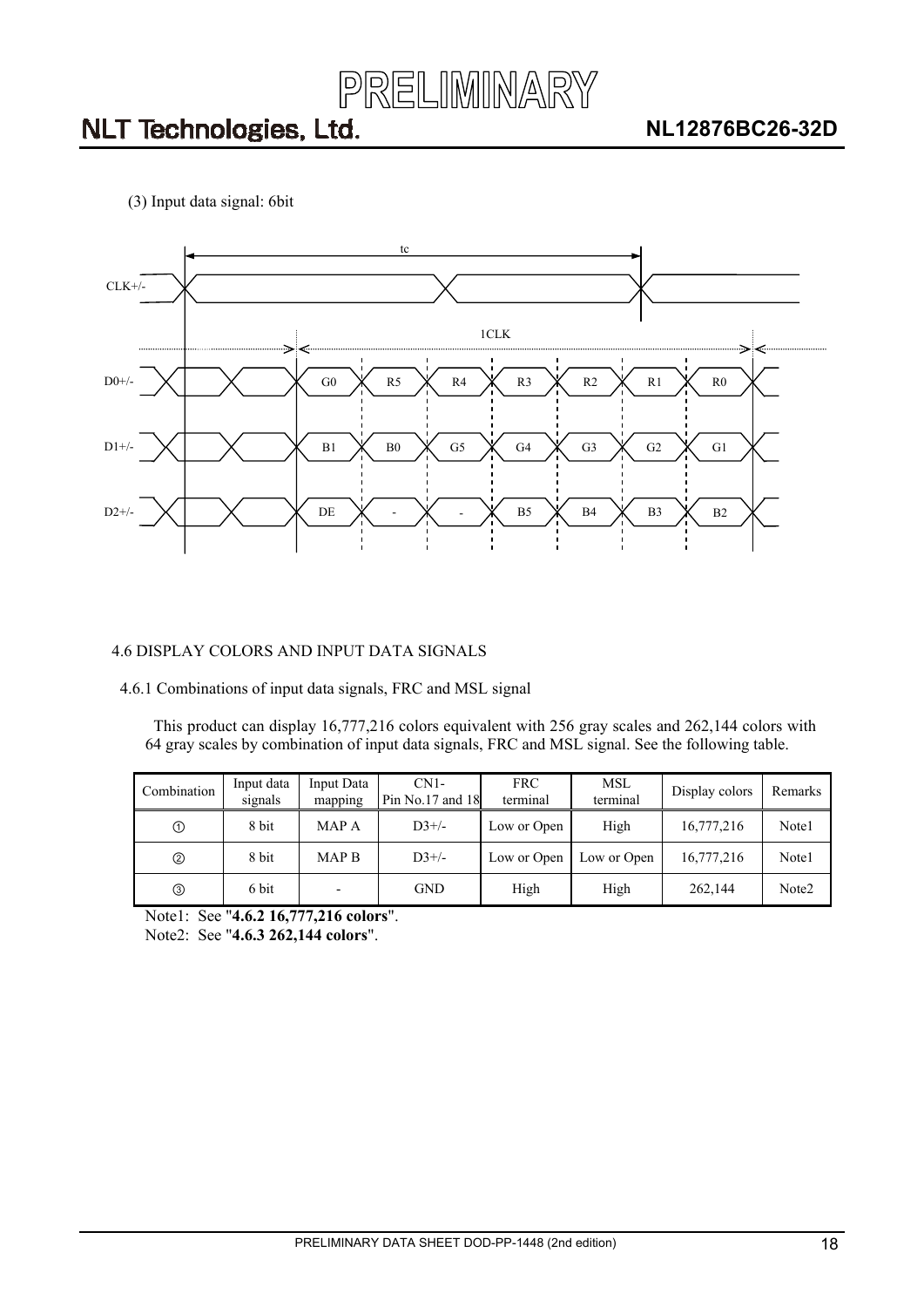

#### <span id="page-18-0"></span>4.6.2 16,777,216 colors

This product can display 16,777,216 colors equivalent with 256 gray scales by combination  $\odot$  or  $\odot$ . (See "**4.6.1 Combinations of input data signals, FRC and MSL signal**".) Also the relation between display colors and input data signals is as follows.

| Display colors   |              |                  |                  |                   |                  |                  |                  |                  |                  |                  | Data signal (0: Low level, 1: High level) |                  |                  |                      |                  |                  |                  |                  |                  |                      |                  |                  |                  |                  |                  |
|------------------|--------------|------------------|------------------|-------------------|------------------|------------------|------------------|------------------|------------------|------------------|-------------------------------------------|------------------|------------------|----------------------|------------------|------------------|------------------|------------------|------------------|----------------------|------------------|------------------|------------------|------------------|------------------|
|                  |              | R7               |                  | R6 R5 R4 R3 R2 R1 |                  |                  |                  |                  | R <sub>0</sub>   | G7               |                                           |                  |                  | G6 G5 G4 G3 G2 G1 G0 |                  |                  |                  | B7               |                  | B6 B5 B4 B3 B2 B1 B0 |                  |                  |                  |                  |                  |
|                  | <b>Black</b> | $\mathbf{0}$     | $\mathbf{0}$     | $\mathbf{0}$      | $\boldsymbol{0}$ | $\boldsymbol{0}$ | 0                | $\boldsymbol{0}$ | $\boldsymbol{0}$ | $\boldsymbol{0}$ | $\boldsymbol{0}$                          | $\boldsymbol{0}$ | 0                | $\boldsymbol{0}$     | $\boldsymbol{0}$ | $\mathbf{0}$     | $\mathbf{0}$     | $\boldsymbol{0}$ | $\boldsymbol{0}$ | $\boldsymbol{0}$     | $\boldsymbol{0}$ | $\theta$         | $\mathbf{0}$     | $\boldsymbol{0}$ | $\boldsymbol{0}$ |
|                  | Blue         | $\boldsymbol{0}$ | $\boldsymbol{0}$ | $\boldsymbol{0}$  | $\boldsymbol{0}$ | $\boldsymbol{0}$ | $\boldsymbol{0}$ | $\boldsymbol{0}$ | 0                | 0                | $\boldsymbol{0}$                          | $\mathbf{0}$     | $\boldsymbol{0}$ | 0                    | 0                | $\mathbf{0}$     | $\boldsymbol{0}$ | 1                | 1                |                      |                  |                  | 1                | 1                | 1                |
|                  | Red          | $\mathbf{1}$     | 1                | 1                 |                  | 1                |                  | 1                |                  | $\boldsymbol{0}$ | $\boldsymbol{0}$                          | $\boldsymbol{0}$ | $\boldsymbol{0}$ | $\boldsymbol{0}$     | 0                | $\boldsymbol{0}$ | $\mathbf{0}$     | 0                | 0                | 0                    | $\overline{0}$   | $\mathbf{0}$     | $\theta$         | 0                | $\boldsymbol{0}$ |
| Basic Colors     | Magenta      | 1                | 1                | 1                 |                  |                  |                  | 1                |                  | $\boldsymbol{0}$ | $\boldsymbol{0}$                          | $\boldsymbol{0}$ | $\mathbf{0}$     | 0                    | $\boldsymbol{0}$ | $\mathbf{0}$     | $\mathbf{0}$     | 1                | 1                | 1                    | 1                | 1                | 1                | 1                | 1                |
|                  | Green        | $\boldsymbol{0}$ | $\mathbf{0}$     | $\boldsymbol{0}$  | $\boldsymbol{0}$ | 0                | $\boldsymbol{0}$ | $\boldsymbol{0}$ | 0                | 1                |                                           | 1                |                  | 1                    | 1                | 1                | 1                | 0                | 0                | 0                    | 0                | 0                | $\boldsymbol{0}$ | $\boldsymbol{0}$ | 0                |
|                  | Cyan         | $\theta$         | $\boldsymbol{0}$ | $\boldsymbol{0}$  | $\boldsymbol{0}$ | $\boldsymbol{0}$ | $\boldsymbol{0}$ | $\boldsymbol{0}$ | 0                | 1                |                                           |                  |                  | 1                    | 1                | 1                | 1                | 1                | 1                | 1                    | 1                | 1                | 1                | 1                | 1                |
|                  | Yellow       | 1                | 1                | 1                 | 1                | 1                | 1                | 1                | 1                | 1                | 1                                         | 1                | 1                | 1                    | 1                | 1                | 1                | $\theta$         | $\boldsymbol{0}$ | $\boldsymbol{0}$     | 0                | $\mathbf{0}$     | $\theta$         | 0                | $\mathbf{0}$     |
|                  | White        | 1                | 1                | 1                 |                  | 1                |                  | 1                | 1                | 1                | 1                                         | 1                |                  | 1                    | 1                | 1                | 1                |                  | 1                | 1                    | 1                | 1                | 1                | 1                | 1                |
|                  | <b>Black</b> | $\boldsymbol{0}$ | $\boldsymbol{0}$ | $\overline{0}$    | $\boldsymbol{0}$ | $\mathbf{0}$     | $\mathbf{0}$     | $\mathbf{0}$     | $\boldsymbol{0}$ | $\boldsymbol{0}$ | $\boldsymbol{0}$                          | $\boldsymbol{0}$ | $\boldsymbol{0}$ | $\boldsymbol{0}$     | $\boldsymbol{0}$ | $\mathbf{0}$     | $\overline{0}$   | $\mathbf{0}$     | $\boldsymbol{0}$ | $\boldsymbol{0}$     | $\mathbf{0}$     | $\mathbf{0}$     | $\boldsymbol{0}$ | $\boldsymbol{0}$ | $\boldsymbol{0}$ |
|                  |              | $\theta$         | $\mathbf{0}$     | $\theta$          | $\boldsymbol{0}$ | 0                | $\boldsymbol{0}$ | $\boldsymbol{0}$ |                  | $\boldsymbol{0}$ | $\boldsymbol{0}$                          | $\mathbf{0}$     | 0                | 0                    | 0                | $\boldsymbol{0}$ | $\theta$         | 0                | 0                | 0                    | $\boldsymbol{0}$ | $\boldsymbol{0}$ | $\boldsymbol{0}$ | $\boldsymbol{0}$ | $\boldsymbol{0}$ |
|                  | dark         | $\theta$         | $\overline{0}$   | $\boldsymbol{0}$  | $\mathbf{0}$     | 0                | $\boldsymbol{0}$ | 1                | 0                | $\mathbf{0}$     | $\boldsymbol{0}$                          | $\boldsymbol{0}$ | $\boldsymbol{0}$ | $\overline{0}$       | 0                | $\mathbf{0}$     | $\theta$         | 0                | 0                | $\boldsymbol{0}$     | 0                | $\overline{0}$   | $\boldsymbol{0}$ | $\mathbf{0}$     | $\boldsymbol{0}$ |
|                  | ↑            |                  |                  |                   |                  |                  |                  |                  |                  |                  |                                           |                  |                  |                      |                  |                  |                  |                  |                  |                      |                  |                  |                  |                  |                  |
|                  |              |                  |                  |                   |                  |                  |                  |                  |                  |                  |                                           |                  |                  |                      |                  |                  |                  |                  |                  |                      |                  |                  |                  |                  |                  |
| Red gray scale   | bright       | 1                |                  |                   |                  |                  |                  | 0                | 1                | 0                | $\boldsymbol{0}$                          | $\boldsymbol{0}$ | 0                | 0                    | 0                | 0                | $\boldsymbol{0}$ | 0                | 0                | 0                    | 0                | $\boldsymbol{0}$ | $\boldsymbol{0}$ | $\boldsymbol{0}$ | $\boldsymbol{0}$ |
|                  |              | $\mathbf{1}$     | 1                | 1                 |                  | 1                | 1                | $\mathbf{1}$     | $\boldsymbol{0}$ | $\boldsymbol{0}$ | $\boldsymbol{0}$                          | $\boldsymbol{0}$ | $\boldsymbol{0}$ | $\boldsymbol{0}$     | $\boldsymbol{0}$ | $\mathbf{0}$     | $\mathbf{0}$     | $\boldsymbol{0}$ | $\overline{0}$   | 0                    | $\overline{0}$   | $\mathbf{0}$     | $\mathbf{0}$     | $\boldsymbol{0}$ | $\theta$         |
|                  | Red          | 1                | 1                | 1                 | 1                | 1                | 1                | 1                | 1                | $\boldsymbol{0}$ | $\boldsymbol{0}$                          | $\boldsymbol{0}$ | 0                | $\boldsymbol{0}$     | 0                | $\boldsymbol{0}$ | $\boldsymbol{0}$ | 0                | $\boldsymbol{0}$ | 0                    | $\boldsymbol{0}$ | $\boldsymbol{0}$ | $\boldsymbol{0}$ | $\boldsymbol{0}$ | $\boldsymbol{0}$ |
|                  | <b>Black</b> | $\boldsymbol{0}$ | $\boldsymbol{0}$ | $\boldsymbol{0}$  | $\overline{0}$   | $\boldsymbol{0}$ | $\boldsymbol{0}$ | $\boldsymbol{0}$ | $\boldsymbol{0}$ | $\boldsymbol{0}$ | $\boldsymbol{0}$                          | $\overline{0}$   | $\boldsymbol{0}$ | $\boldsymbol{0}$     | $\overline{0}$   | $\mathbf{0}$     | $\boldsymbol{0}$ | $\mathbf{0}$     | $\boldsymbol{0}$ | $\overline{0}$       | $\boldsymbol{0}$ | $\boldsymbol{0}$ | $\boldsymbol{0}$ | $\boldsymbol{0}$ | $\boldsymbol{0}$ |
|                  |              | $\boldsymbol{0}$ | $\boldsymbol{0}$ | $\mathbf{0}$      | $\boldsymbol{0}$ | $\boldsymbol{0}$ | $\boldsymbol{0}$ | $\boldsymbol{0}$ | 0                | $\boldsymbol{0}$ | $\boldsymbol{0}$                          | $\boldsymbol{0}$ | $\boldsymbol{0}$ | $\boldsymbol{0}$     | $\boldsymbol{0}$ | $\boldsymbol{0}$ | 1                | 0                | $\boldsymbol{0}$ | $\boldsymbol{0}$     | $\boldsymbol{0}$ | 0                | $\boldsymbol{0}$ | $\boldsymbol{0}$ | $\boldsymbol{0}$ |
|                  | dark         | $\theta$         | $\theta$         | $\overline{0}$    | $\overline{0}$   | $\theta$         | $\theta$         | $\overline{0}$   | $\theta$         | $\mathbf{0}$     | $\overline{0}$                            | $\mathbf{0}$     | $\overline{0}$   | $\theta$             | $\overline{0}$   | 1                | $\theta$         | $\theta$         | $\theta$         | $\mathbf{0}$         | 0                | $\theta$         | $\mathbf{0}$     | $\mathbf{0}$     | $\Omega$         |
|                  | ↑            |                  |                  |                   |                  |                  |                  |                  |                  |                  |                                           |                  |                  |                      |                  |                  |                  |                  |                  |                      |                  |                  |                  |                  |                  |
| Green gray scale |              |                  |                  |                   |                  |                  |                  |                  |                  |                  |                                           |                  |                  |                      |                  |                  |                  |                  |                  |                      |                  |                  |                  |                  |                  |
|                  | bright       | $\theta$         | $\boldsymbol{0}$ | $\boldsymbol{0}$  | 0                | 0                | $\boldsymbol{0}$ | 0                | 0                | 1                |                                           |                  |                  |                      |                  | 0                | 1                | 0                | 0                | 0                    | 0                | 0                | $\boldsymbol{0}$ | $\boldsymbol{0}$ | 0                |
|                  |              | $\boldsymbol{0}$ | $\boldsymbol{0}$ | $\mathbf{0}$      | $\boldsymbol{0}$ | $\boldsymbol{0}$ | $\boldsymbol{0}$ | $\boldsymbol{0}$ | 0                | 1                | 1                                         | 1                | 1                | 1                    | 1                | $\mathbf{1}$     | $\boldsymbol{0}$ | 0                | $\boldsymbol{0}$ | 0                    | 0                | $\boldsymbol{0}$ | $\boldsymbol{0}$ | $\boldsymbol{0}$ | $\boldsymbol{0}$ |
|                  | Green        | $\boldsymbol{0}$ | $\boldsymbol{0}$ | $\boldsymbol{0}$  | $\boldsymbol{0}$ | $\boldsymbol{0}$ | $\boldsymbol{0}$ | $\boldsymbol{0}$ | 0                | 1                | 1                                         | 1                |                  | 1                    | 1                | $\mathbf{1}$     | 1                | 0                | $\boldsymbol{0}$ | $\boldsymbol{0}$     | $\boldsymbol{0}$ | 0                | $\boldsymbol{0}$ | $\boldsymbol{0}$ | $\boldsymbol{0}$ |
|                  | <b>Black</b> | $\overline{0}$   | $\mathbf{0}$     | $\mathbf{0}$      | $\boldsymbol{0}$ | $\boldsymbol{0}$ | $\boldsymbol{0}$ | $\mathbf{0}$     | $\mathbf{0}$     | $\boldsymbol{0}$ | $\boldsymbol{0}$                          | $\boldsymbol{0}$ | $\mathbf{0}$     | $\boldsymbol{0}$     | $\boldsymbol{0}$ | $\mathbf{0}$     | $\overline{0}$   | $\boldsymbol{0}$ | $\mathbf{0}$     | $\boldsymbol{0}$     | $\mathbf{0}$     | $\mathbf{0}$     | $\mathbf{0}$     | $\mathbf{0}$     | $\boldsymbol{0}$ |
|                  |              | $\theta$         | $\boldsymbol{0}$ | $\boldsymbol{0}$  | 0                | $\boldsymbol{0}$ | 0                | $\boldsymbol{0}$ | 0                | $\boldsymbol{0}$ | $\boldsymbol{0}$                          | $\boldsymbol{0}$ | 0                | $\boldsymbol{0}$     | $\boldsymbol{0}$ | $\boldsymbol{0}$ | $\mathbf{0}$     | 0                | $\boldsymbol{0}$ | 0                    | 0                | 0                | $\boldsymbol{0}$ | $\boldsymbol{0}$ | $\mathbf{1}$     |
|                  | dark         | $\overline{0}$   | $\overline{0}$   | $\mathbf{0}$      | $\overline{0}$   | $\mathbf{0}$     | $\mathbf{0}$     | $\overline{0}$   | $\boldsymbol{0}$ | $\mathbf{0}$     | $\boldsymbol{0}$                          | $\boldsymbol{0}$ | $\overline{0}$   | $\overline{0}$       | $\overline{0}$   | $\mathbf{0}$     | $\theta$         | $\boldsymbol{0}$ | $\boldsymbol{0}$ | $\overline{0}$       | 0                | $\overline{0}$   | $\overline{0}$   | 1                | $\mathbf{0}$     |
|                  | ↑            |                  |                  |                   |                  |                  |                  |                  |                  |                  |                                           |                  |                  |                      |                  |                  |                  |                  |                  |                      |                  |                  |                  |                  |                  |
| Blue gray scale  |              |                  |                  |                   |                  |                  |                  |                  |                  |                  |                                           |                  |                  |                      |                  |                  |                  |                  |                  |                      |                  |                  |                  |                  |                  |
|                  | bright       | $\boldsymbol{0}$ | $\boldsymbol{0}$ | $\boldsymbol{0}$  | 0                | 0                | $\boldsymbol{0}$ | $\boldsymbol{0}$ | 0                | $\boldsymbol{0}$ | $\boldsymbol{0}$                          | $\boldsymbol{0}$ | 0                | $\boldsymbol{0}$     | 0                | $\boldsymbol{0}$ | $\boldsymbol{0}$ | 1                |                  |                      |                  |                  | 1                | 0                | 1                |
|                  |              | $\theta$         | $\mathbf{0}$     | $\boldsymbol{0}$  | 0                | $\theta$         | 0                | $\theta$         | 0                | 0                | 0                                         | $\boldsymbol{0}$ | 0                | $\overline{0}$       | $\boldsymbol{0}$ | $\mathbf{0}$     | $\boldsymbol{0}$ |                  |                  |                      |                  |                  | 1                | 1                | 0                |
|                  | Blue         | $\boldsymbol{0}$ | $\boldsymbol{0}$ | $\boldsymbol{0}$  | $\boldsymbol{0}$ | 0                | $\boldsymbol{0}$ | 0                | 0                | $\boldsymbol{0}$ | $\boldsymbol{0}$                          | $\boldsymbol{0}$ | 0                | $\boldsymbol{0}$     | 0                | $\boldsymbol{0}$ | $\boldsymbol{0}$ |                  |                  |                      |                  |                  |                  | 1                | 1                |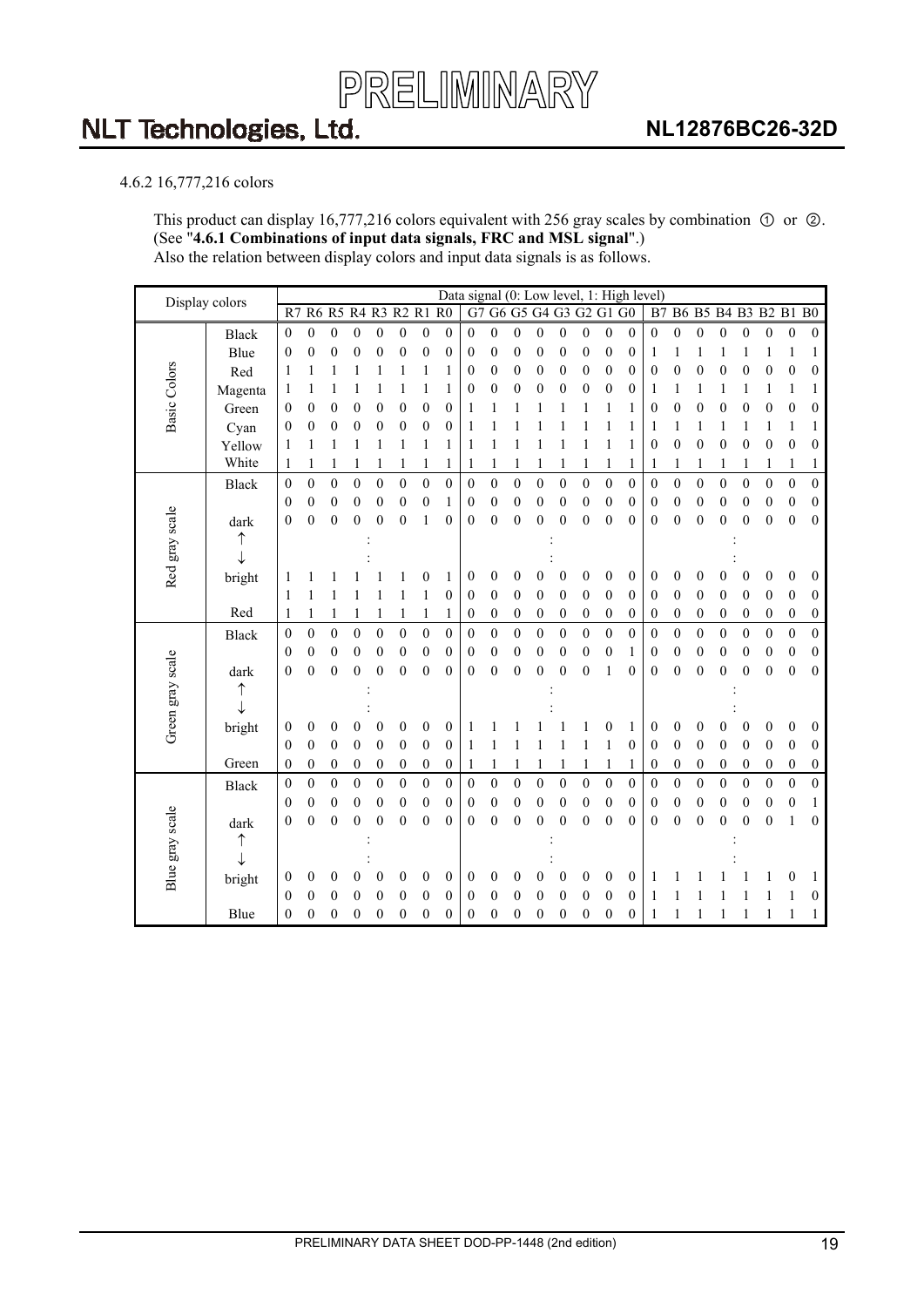

### **NL12876BC26-32D**

#### <span id="page-19-0"></span>4.6.3 262,144 colors

This product can display 262,144 colors with 64 gray scales by combination  $\circled$ . (See "**4.6.1 Combinations of input data signals, FRC and MSL signal**".) Also the relation between display colors and input data signals is as follows.

| Display colors   |              |                  |                  |                  |                  |                  |                  | Data signal (0: Low level, |                  |                  |                  |                  | 1: High level)   |                  |                  |                  |                  |                  |                  |
|------------------|--------------|------------------|------------------|------------------|------------------|------------------|------------------|----------------------------|------------------|------------------|------------------|------------------|------------------|------------------|------------------|------------------|------------------|------------------|------------------|
|                  |              | R <sub>5</sub>   | R <sub>4</sub>   | R <sub>3</sub>   | R <sub>2</sub>   | R <sub>1</sub>   | R <sub>0</sub>   | $G\overline{5}$            | G <sub>4</sub>   | $\overline{G}$ 3 | $\overline{G2}$  | G <sub>1</sub>   | G <sub>0</sub>   | <b>B5</b>        | B <sub>4</sub>   | B <sub>3</sub>   | B <sub>2</sub>   | $\overline{B1}$  | $\overline{B0}$  |
|                  | <b>Black</b> | $\boldsymbol{0}$ | $\boldsymbol{0}$ | $\boldsymbol{0}$ | $\boldsymbol{0}$ | $\boldsymbol{0}$ | $\boldsymbol{0}$ | $\boldsymbol{0}$           | $\boldsymbol{0}$ | $\boldsymbol{0}$ | $\boldsymbol{0}$ | $\boldsymbol{0}$ | $\boldsymbol{0}$ | $\boldsymbol{0}$ | $\boldsymbol{0}$ | $\boldsymbol{0}$ | $\boldsymbol{0}$ | $\boldsymbol{0}$ | $\boldsymbol{0}$ |
|                  | Blue         | $\boldsymbol{0}$ | $\boldsymbol{0}$ | $\overline{0}$   | $\boldsymbol{0}$ | $\boldsymbol{0}$ | 0                | $\theta$                   | $\boldsymbol{0}$ | $\boldsymbol{0}$ | $\boldsymbol{0}$ | $\boldsymbol{0}$ | 0                | 1                | 1                | $\mathbf{1}$     | 1                | $\mathbf{1}$     | 1                |
|                  | Red          | 1                | 1                | 1                | 1                | $\mathbf{1}$     | 1                | $\mathbf{0}$               | $\boldsymbol{0}$ | $\boldsymbol{0}$ | $\boldsymbol{0}$ | $\boldsymbol{0}$ | $\boldsymbol{0}$ | $\boldsymbol{0}$ | $\boldsymbol{0}$ | $\boldsymbol{0}$ | $\boldsymbol{0}$ | $\boldsymbol{0}$ | $\boldsymbol{0}$ |
| Basic colors     | Magenta      | 1                | $\mathbf{1}$     | 1                | 1                | $\mathbf{1}$     | 1                | $\mathbf{0}$               | $\mathbf{0}$     | $\overline{0}$   | $\boldsymbol{0}$ | $\boldsymbol{0}$ | $\boldsymbol{0}$ | 1                | 1                | 1                | 1                | $\mathbf{1}$     | $\mathbf{1}$     |
|                  | Green        | $\boldsymbol{0}$ | $\mathbf{0}$     | $\mathbf{0}$     | $\overline{0}$   | $\boldsymbol{0}$ | $\boldsymbol{0}$ | 1                          | $\mathbf{1}$     | 1                | $\mathbf{1}$     | $\mathbf{1}$     | 1                | $\mathbf{0}$     | $\mathbf{0}$     | $\mathbf{0}$     | $\overline{0}$   | $\boldsymbol{0}$ | $\boldsymbol{0}$ |
|                  | Cyan         | $\boldsymbol{0}$ | $\boldsymbol{0}$ | $\mathbf{0}$     | $\mathbf{0}$     | $\boldsymbol{0}$ | $\boldsymbol{0}$ | $\mathbf{1}$               | $\mathbf{1}$     | $\mathbf{1}$     | $\mathbf{1}$     | $\mathbf{1}$     | 1                | 1                | $\mathbf{1}$     | 1                | $\mathbf{1}$     | $\mathbf{1}$     | $\mathbf{1}$     |
|                  | Yellow       | 1                | $\mathbf{1}$     | 1                | 1                | $\mathbf{1}$     | 1                | 1                          | $\mathbf{1}$     | 1                | 1                | $\mathbf{1}$     | 1                | $\mathbf{0}$     | $\overline{0}$   | $\mathbf{0}$     | $\overline{0}$   | $\boldsymbol{0}$ | $\boldsymbol{0}$ |
|                  | White        | $\mathbf{1}$     | $\mathbf{1}$     | $\mathbf{1}$     | 1                | $\mathbf{1}$     | 1                | $\mathbf{1}$               | $\mathbf{1}$     | $\mathbf{1}$     | $\mathbf{1}$     | $\,1$            | 1                | 1                | $\mathbf{1}$     | 1                | $\mathbf{1}$     | $\mathbf{1}$     | $\mathbf{1}$     |
|                  | <b>Black</b> | $\boldsymbol{0}$ | $\mathbf{0}$     | $\theta$         | $\mathbf{0}$     | $\mathbf{0}$     | $\mathbf{0}$     | $\mathbf{0}$               | $\boldsymbol{0}$ | $\theta$         | $\mathbf{0}$     | $\boldsymbol{0}$ | $\mathbf{0}$     | $\theta$         | $\overline{0}$   | $\theta$         | $\mathbf{0}$     | $\boldsymbol{0}$ | $\overline{0}$   |
|                  |              | $\mathbf{0}$     | $\mathbf{0}$     | $\mathbf{0}$     | $\mathbf{0}$     | $\boldsymbol{0}$ | 1                | $\mathbf{0}$               | $\mathbf{0}$     | $\overline{0}$   | $\boldsymbol{0}$ | $\boldsymbol{0}$ | $\mathbf{0}$     | $\mathbf{0}$     | $\mathbf{0}$     | $\mathbf{0}$     | $\mathbf{0}$     | $\boldsymbol{0}$ | $\boldsymbol{0}$ |
|                  | dark         | $\overline{0}$   | $\boldsymbol{0}$ | $\overline{0}$   | $\boldsymbol{0}$ | $\,1$            | $\mathbf{0}$     | $\mathbf{0}$               | $\boldsymbol{0}$ | $\overline{0}$   | $\boldsymbol{0}$ | $\boldsymbol{0}$ | $\mathbf{0}$     | $\mathbf{0}$     | $\mathbf{0}$     | $\overline{0}$   | $\boldsymbol{0}$ | $\boldsymbol{0}$ | $\boldsymbol{0}$ |
| Red gray scale   | ↑            |                  |                  |                  |                  |                  |                  |                            |                  |                  |                  |                  |                  |                  |                  |                  |                  |                  |                  |
|                  | ↓            |                  |                  |                  |                  |                  |                  |                            |                  |                  |                  |                  |                  |                  |                  |                  |                  |                  |                  |
|                  | bright       | 1                | 1                | 1                |                  | $\boldsymbol{0}$ | 1                | $\boldsymbol{0}$           | $\boldsymbol{0}$ | 0                | 0                | $\boldsymbol{0}$ | 0                | $\boldsymbol{0}$ | $\boldsymbol{0}$ | 0                | $\boldsymbol{0}$ | $\boldsymbol{0}$ | $\boldsymbol{0}$ |
|                  |              | $\mathbf{1}$     | $\mathbf{1}$     | 1                | 1                | $\mathbf{1}$     | $\boldsymbol{0}$ | $\boldsymbol{0}$           | $\boldsymbol{0}$ | $\mathbf{0}$     | $\boldsymbol{0}$ | $\boldsymbol{0}$ | $\mathbf{0}$     | $\mathbf{0}$     | $\mathbf{0}$     | $\mathbf{0}$     | $\boldsymbol{0}$ | $\boldsymbol{0}$ | $\boldsymbol{0}$ |
|                  | Red          | 1                | 1                | 1                | 1                | $\mathbf{1}$     | 1                | $\boldsymbol{0}$           | 0                | 0                | 0                | $\boldsymbol{0}$ | $\boldsymbol{0}$ | $\boldsymbol{0}$ | $\theta$         | $\boldsymbol{0}$ | $\boldsymbol{0}$ | $\boldsymbol{0}$ | $\boldsymbol{0}$ |
|                  | <b>Black</b> | $\overline{0}$   | $\boldsymbol{0}$ | $\theta$         | $\mathbf{0}$     | $\mathbf{0}$     | $\mathbf{0}$     | $\mathbf{0}$               | $\mathbf{0}$     | $\theta$         | $\mathbf{0}$     | $\overline{0}$   | $\mathbf{0}$     | $\boldsymbol{0}$ | $\theta$         | $\mathbf{0}$     | $\boldsymbol{0}$ | $\boldsymbol{0}$ | $\boldsymbol{0}$ |
|                  |              | $\boldsymbol{0}$ | $\boldsymbol{0}$ | $\boldsymbol{0}$ | $\boldsymbol{0}$ | $\boldsymbol{0}$ | $\boldsymbol{0}$ | $\boldsymbol{0}$           | $\boldsymbol{0}$ | $\boldsymbol{0}$ | $\boldsymbol{0}$ | $\boldsymbol{0}$ | 1                | $\boldsymbol{0}$ | $\boldsymbol{0}$ | $\boldsymbol{0}$ | $\boldsymbol{0}$ | $\boldsymbol{0}$ | $\boldsymbol{0}$ |
|                  | dark         | $\mathbf{0}$     | $\mathbf{0}$     | $\theta$         | $\overline{0}$   | $\mathbf{0}$     | $\theta$         | $\theta$                   | $\mathbf{0}$     | $\theta$         | $\overline{0}$   | $\mathbf{1}$     | $\theta$         | $\mathbf{0}$     | $\theta$         | $\theta$         | $\overline{0}$   | $\boldsymbol{0}$ | $\overline{0}$   |
|                  | ↑            |                  |                  |                  |                  |                  |                  |                            |                  |                  |                  |                  |                  |                  |                  |                  |                  |                  |                  |
| Green gray scale |              |                  |                  |                  |                  |                  |                  |                            |                  |                  |                  |                  |                  |                  |                  |                  |                  |                  |                  |
|                  | bright       | $\boldsymbol{0}$ | $\boldsymbol{0}$ | $\boldsymbol{0}$ | $\boldsymbol{0}$ | $\boldsymbol{0}$ | $\boldsymbol{0}$ | 1                          | $\mathbf{1}$     | 1                | 1                | $\boldsymbol{0}$ | 1                | $\boldsymbol{0}$ | $\boldsymbol{0}$ | 0                | 0                | $\boldsymbol{0}$ | $\boldsymbol{0}$ |
|                  |              | $\mathbf{0}$     | $\mathbf{0}$     | $\mathbf{0}$     | $\mathbf{0}$     | $\boldsymbol{0}$ | $\boldsymbol{0}$ | $\mathbf{1}$               | $\mathbf{1}$     | 1                | $\mathbf{1}$     | $\mathbf{1}$     | $\boldsymbol{0}$ | $\mathbf{0}$     | $\mathbf{0}$     | $\mathbf{0}$     | $\boldsymbol{0}$ | $\boldsymbol{0}$ | $\boldsymbol{0}$ |
|                  | Green        | $\mathbf{0}$     | $\mathbf{0}$     | $\mathbf{0}$     | $\mathbf{0}$     | $\mathbf{0}$     | 0                | 1                          | $\mathbf{1}$     | $\mathbf{1}$     | $\mathbf{1}$     | $\mathbf{1}$     | 1                | $\mathbf{0}$     | $\mathbf{0}$     | $\overline{0}$   | $\mathbf{0}$     | $\boldsymbol{0}$ | $\boldsymbol{0}$ |
|                  | <b>Black</b> | $\boldsymbol{0}$ | $\boldsymbol{0}$ | $\boldsymbol{0}$ | $\boldsymbol{0}$ | $\boldsymbol{0}$ | $\boldsymbol{0}$ | $\boldsymbol{0}$           | $\boldsymbol{0}$ | $\boldsymbol{0}$ | $\overline{0}$   | $\boldsymbol{0}$ | $\mathbf{0}$     | $\boldsymbol{0}$ | $\overline{0}$   | $\boldsymbol{0}$ | $\boldsymbol{0}$ | $\boldsymbol{0}$ | $\boldsymbol{0}$ |
|                  |              | $\mathbf{0}$     | $\boldsymbol{0}$ | $\mathbf{0}$     | $\mathbf{0}$     | $\boldsymbol{0}$ | $\mathbf{0}$     | $\theta$                   | $\mathbf{0}$     | $\mathbf{0}$     | $\mathbf{0}$     | $\boldsymbol{0}$ | 0                | $\theta$         | $\mathbf{0}$     | $\mathbf{0}$     | $\boldsymbol{0}$ | $\boldsymbol{0}$ | $\mathbf{1}$     |
|                  | dark         | $\boldsymbol{0}$ | $\boldsymbol{0}$ | $\overline{0}$   | $\overline{0}$   | $\boldsymbol{0}$ | $\boldsymbol{0}$ | $\mathbf{0}$               | $\mathbf{0}$     | $\overline{0}$   | $\boldsymbol{0}$ | $\boldsymbol{0}$ | $\overline{0}$   | $\mathbf{0}$     | $\overline{0}$   | $\overline{0}$   | $\boldsymbol{0}$ | $\mathbf{1}$     | $\boldsymbol{0}$ |
| Blue gray scale  | ↑            |                  |                  |                  |                  |                  |                  |                            |                  |                  |                  |                  |                  |                  |                  |                  |                  |                  |                  |
|                  |              |                  |                  |                  |                  |                  |                  |                            |                  |                  |                  |                  |                  |                  |                  |                  |                  |                  |                  |
|                  | bright       | $\boldsymbol{0}$ | $\boldsymbol{0}$ | $\boldsymbol{0}$ | $\boldsymbol{0}$ | $\boldsymbol{0}$ | $\boldsymbol{0}$ | $\boldsymbol{0}$           | $\boldsymbol{0}$ | 0                | $\boldsymbol{0}$ | $\boldsymbol{0}$ | $\boldsymbol{0}$ | 1                | 1                |                  | 1                | $\boldsymbol{0}$ | $\mathbf{1}$     |
|                  |              | $\overline{0}$   | $\boldsymbol{0}$ | $\mathbf{0}$     | $\mathbf{0}$     | $\boldsymbol{0}$ | $\theta$         | $\theta$                   | $\boldsymbol{0}$ | $\mathbf{0}$     | $\boldsymbol{0}$ | $\boldsymbol{0}$ | $\boldsymbol{0}$ | 1                | 1                | 1                | 1                | 1                | $\boldsymbol{0}$ |
|                  | Blue         | $\boldsymbol{0}$ | $\mathbf{0}$     | $\overline{0}$   | $\boldsymbol{0}$ | $\boldsymbol{0}$ | $\boldsymbol{0}$ | $\overline{0}$             | $\mathbf{0}$     | $\overline{0}$   | $\boldsymbol{0}$ | $\boldsymbol{0}$ | 0                | $\mathbf{1}$     | $\mathbf{1}$     | $\mathbf{1}$     | $\mathbf{1}$     | $\mathbf{1}$     | $\mathbf{1}$     |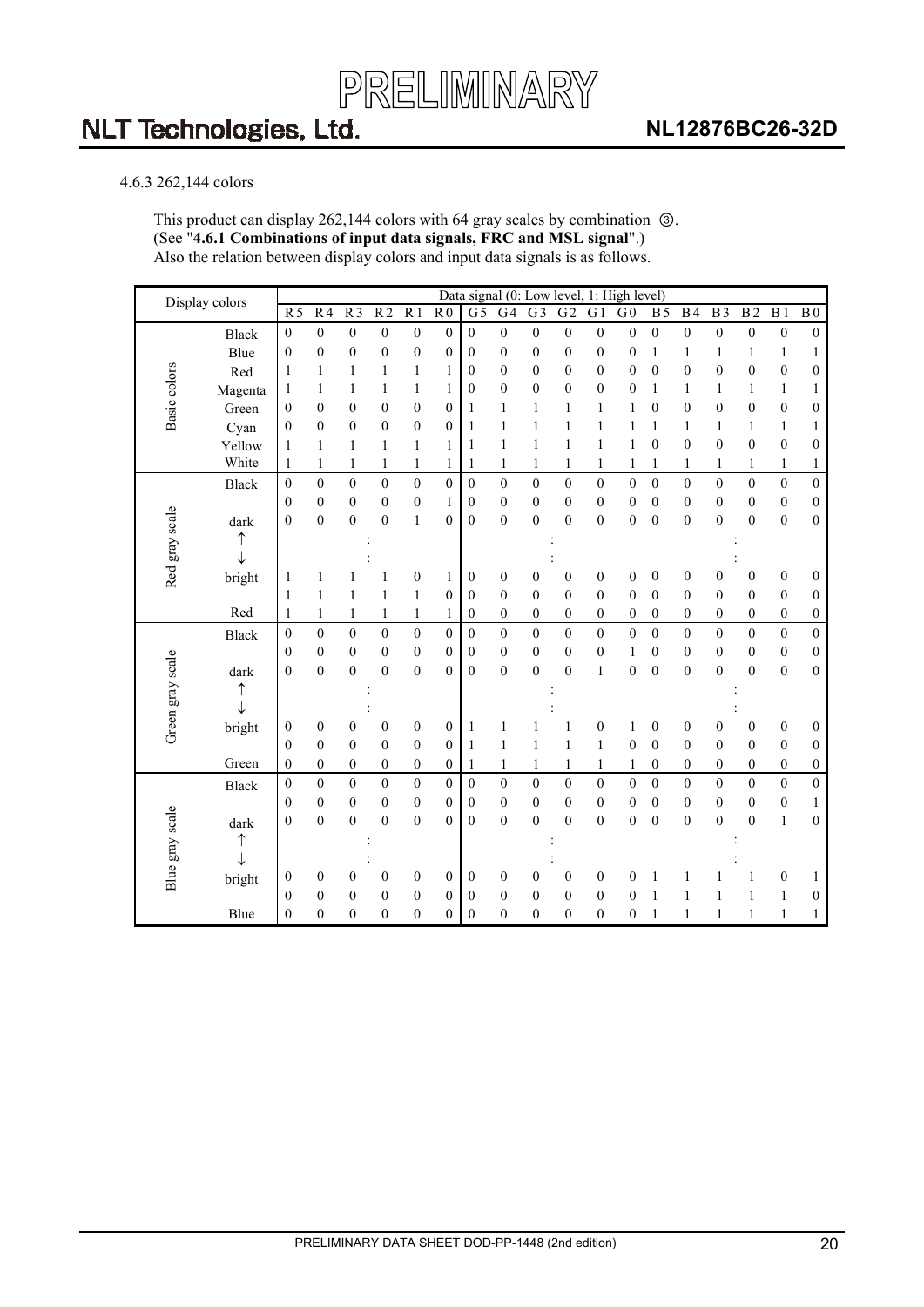

### <span id="page-20-0"></span>4.7 DISPLAY POSITIONS

The following table is the coordinates per pixel.

| C(0, 0)                 |                               |                |                               |                     |                              |                              |
|-------------------------|-------------------------------|----------------|-------------------------------|---------------------|------------------------------|------------------------------|
| $\mathbf R$<br>G        | B                             |                |                               |                     |                              |                              |
| $\left( 0\right)$<br>0, | C(<br>$\left( 0\right)$<br>1, | $\bullet$      | C(<br>Х,<br>$\left( 0\right)$ | $\bullet$           | C(1278,<br>$\left( 0\right)$ | C(1279,<br>$\left( 0\right)$ |
| C(<br>0,<br>1)          | C(<br>1)<br>1,                |                | C(<br>Х,<br>1)                | ٠                   | C(1278,<br>1)                | C(1279,<br>1)                |
|                         |                               |                |                               |                     |                              |                              |
|                         |                               |                |                               |                     |                              |                              |
|                         |                               |                |                               |                     |                              |                              |
| C(<br>0,<br>Y)          | C(<br>Y)<br>1,                | $\bullet$<br>٠ | C(<br>Х,<br>Y)                | ٠<br>$\bullet$<br>٠ | Y)<br>C(1278,                | C(1279,<br>Y)                |
|                         |                               |                |                               |                     |                              |                              |
|                         |                               |                |                               |                     |                              |                              |
|                         |                               |                |                               |                     |                              |                              |
| C(<br>0, 766            | C(<br>1,766                   | $\bullet$      | X, 766)<br>C(                 |                     | C(1278, 766)                 | C(1279, 766)                 |
| 0, 767)<br>$\alpha$     | C(<br>1, 767                  |                | C(<br>X, 767)                 |                     | C(1278, 767)                 | C(1279, 767)                 |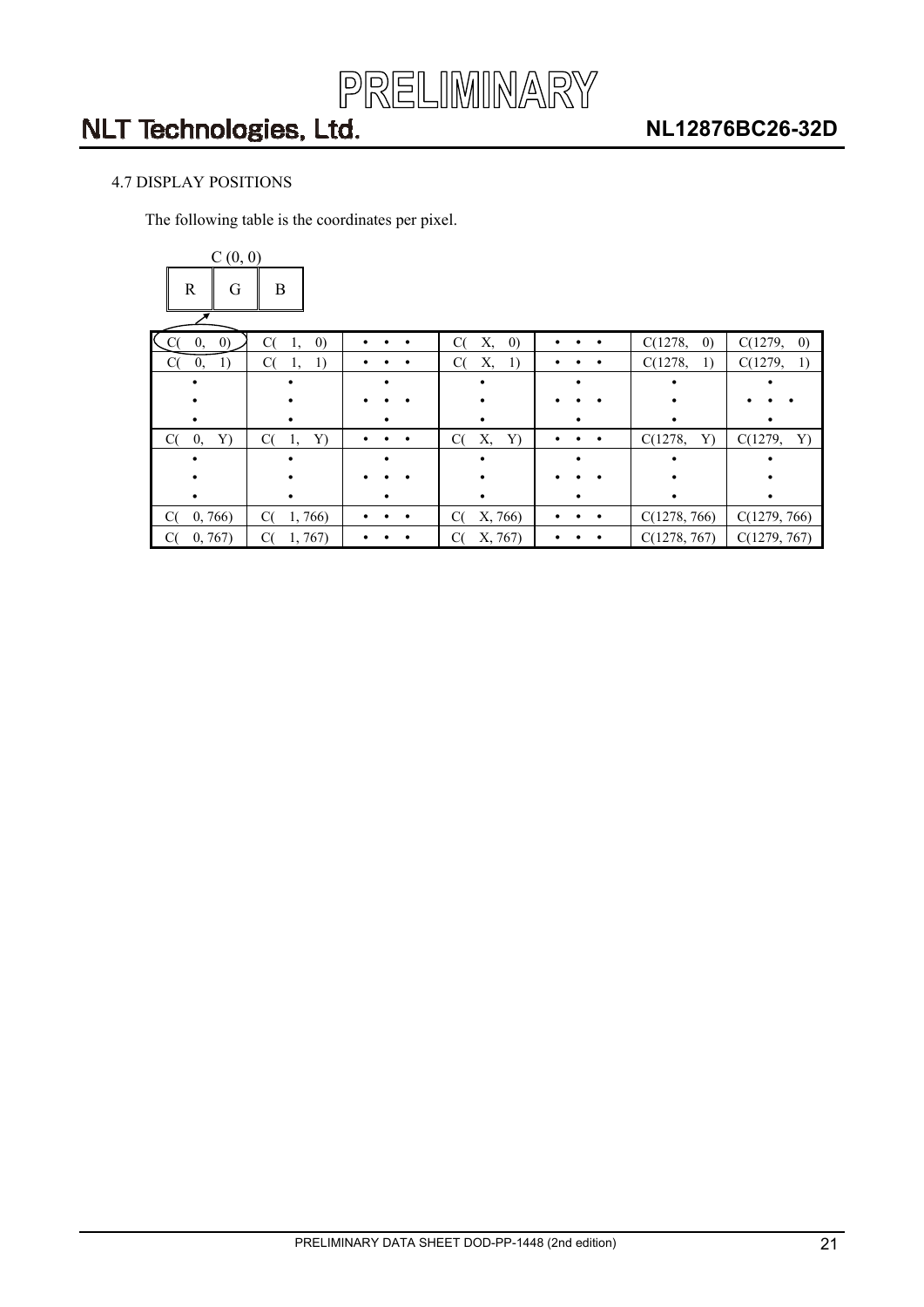

#### <span id="page-21-0"></span>4.8 INPUT SIGNAL TIMINGS

- 4.8.1 Outline of input signal timings
	- Horizontal signal

Note1



Note1: This diagram indicates virtual signal for set up to timing. Note2: See "**4.8.3 Input signal timing chart**" for the pulse number.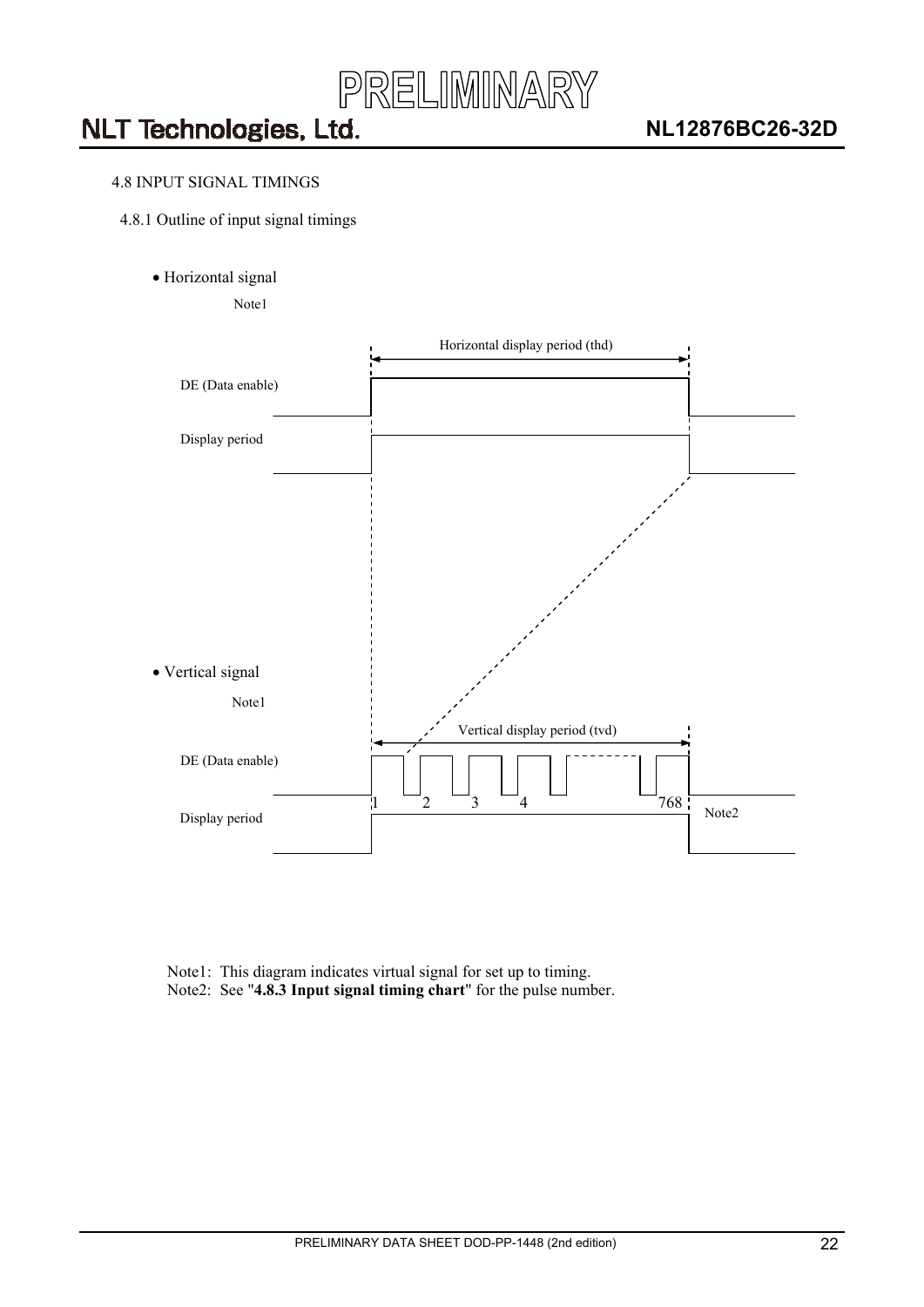

### **NL12876BC26-32D**

### <span id="page-22-0"></span>4.8.2 Timing characteristics

|             |                         |                      |                          |       |       |                          |                  | (Notel, Note2, Note3) |  |
|-------------|-------------------------|----------------------|--------------------------|-------|-------|--------------------------|------------------|-----------------------|--|
|             | Parameter               |                      | Symbol                   | min.  | typ.  | max.                     | Unit             | Remarks               |  |
|             | Frequency               | 1/tc                 | 70                       | 79.5  | 82    | MHz                      | 12.579 ns (typ.) |                       |  |
| <b>CLK</b>  |                         | Duty                 |                          |       |       |                          |                  |                       |  |
|             | Rise time, Fall time    |                      |                          |       |       | ns                       |                  |                       |  |
|             | <b>CLK-DATA</b>         | Setup time           |                          |       |       |                          | ns               |                       |  |
| <b>DATA</b> |                         | Hold time            |                          |       |       |                          |                  |                       |  |
|             |                         | Rise time, Fall time | $\overline{\phantom{0}}$ |       |       |                          | ns               |                       |  |
|             |                         | Cycle                | th                       | 20.10 | 20.93 | 24.33                    | $\mu$ s          | 47.776 kHz (typ.)     |  |
|             | Horizontal              |                      |                          | -     | 1664  | $\overline{\phantom{a}}$ | <b>CLK</b>       |                       |  |
|             |                         | Display period       | thd                      | 1280  |       | <b>CLK</b>               |                  |                       |  |
|             |                         | Cycle                | tv                       | 13.33 | 16.70 | 20.00                    | ms               |                       |  |
| DE          | Vertical<br>(One frame) |                      |                          | -     | 798   | $\overline{\phantom{a}}$ | Н                | 60.0 Hz (typ.)        |  |
|             |                         | Display period       | tvd                      | 768   |       |                          | H                |                       |  |
|             | <b>CLK-DE</b>           | Setup time           | $\overline{\phantom{0}}$ |       |       |                          | ns               |                       |  |
|             |                         | Hold time            | $\blacksquare$           |       |       |                          | ns               |                       |  |
|             |                         | Rise time, Fall time |                          |       |       |                          | ns               |                       |  |

Note1: Definition of parameters is as follows.

 $tc= 1CLK$ ,  $th= 1H$ 

Note2: See the data sheet of LVDS transmitter.

Note3: Vertical cycle (tv) should be specified in integral multiple of Horizontal cycle (th).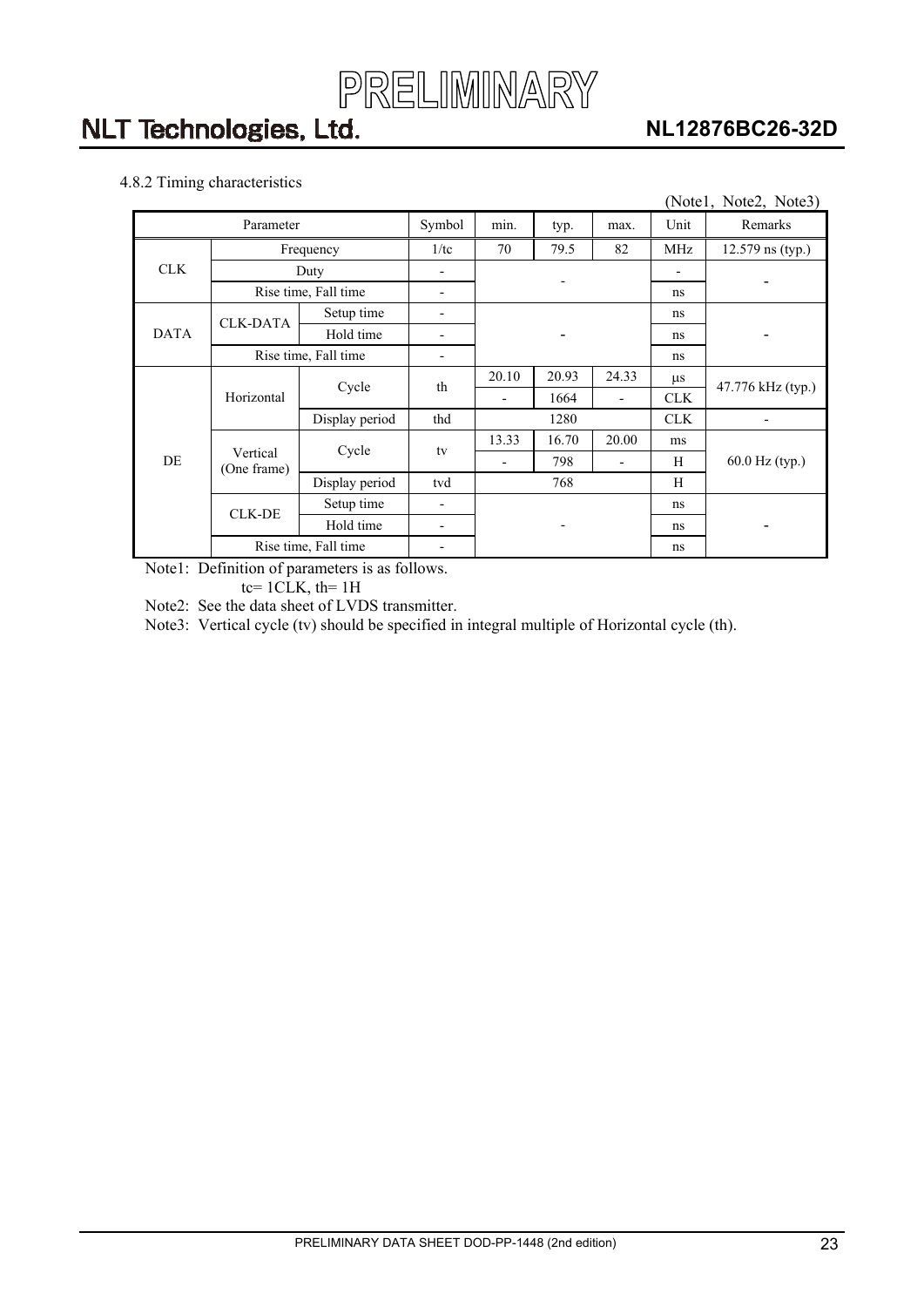

- <span id="page-23-0"></span>4.8.3 Input signal timing chart
	- Horizontal timing

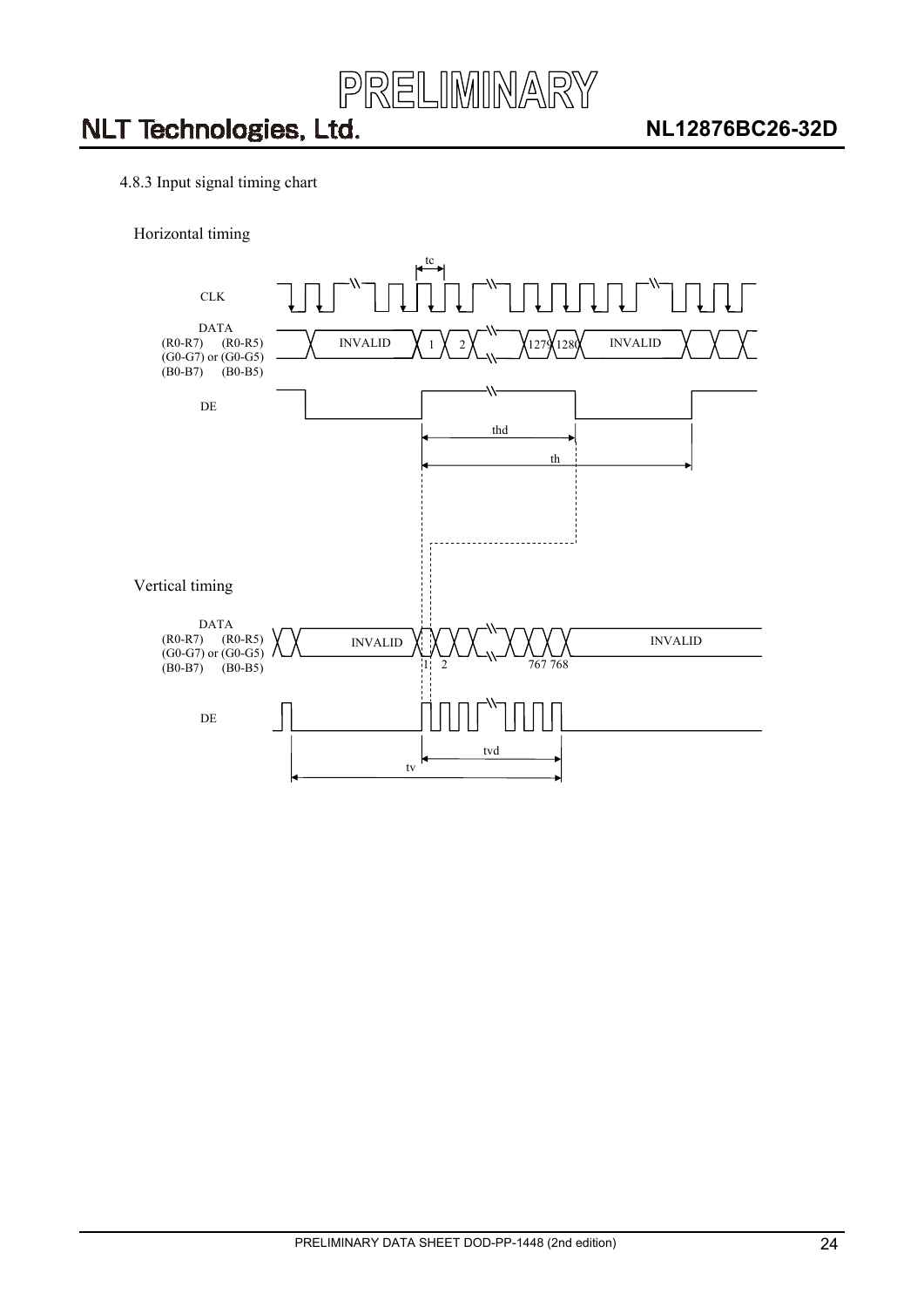

### **NL12876BC26-32D**

 $\boxed{2}$ 

2

#### <span id="page-24-0"></span>4.9 OPTICS

4.9.1 Optical characteristics

|                      |       |                                                                                                                  |               |                          |        |                          |                          | (Notel, Note2)                  |                   |
|----------------------|-------|------------------------------------------------------------------------------------------------------------------|---------------|--------------------------|--------|--------------------------|--------------------------|---------------------------------|-------------------|
| Parameter            |       | Condition                                                                                                        | Symbol        | min.                     | typ.   | max.                     | Unit                     | Measuring Remarks<br>instrument |                   |
| Luminance            |       | White at center<br>$\theta$ R= $0^\circ$ , $\theta$ L= $0^\circ$ , $\theta$ U= $0^\circ$ , $\theta$ D= $0^\circ$ | L             | (300)                    | (470)  | $\frac{1}{2}$            | cd/m <sup>2</sup>        | $BM-5A$                         |                   |
| Contrast ratio       |       | White/Black at center<br>$\theta$ R= 0°, $\theta$ L= 0°, $\theta$ U= 0°, $\theta$ D= 0°                          | CR            | (500)                    | (700)  | $\overline{\phantom{a}}$ |                          | $BM-5A$                         | Note3             |
| Luminance uniformity |       | White<br>$\theta$ R= 0°, $\theta$ L= 0°, $\theta$ U= 0°, $\theta$ D= 0°                                          | LU            | $\overline{\phantom{0}}$ | 1.1    | 1.3                      | $\overline{a}$           | $BM-5A$                         | Note4             |
|                      | White | x coordinate                                                                                                     | Wx            | (0.263)                  | 0.313  | (0.363)                  | $\overline{\phantom{0}}$ |                                 |                   |
|                      |       | v coordinate                                                                                                     | Wy            | (0.279)                  | 0.329  | (0.379)                  | $\overline{a}$           |                                 |                   |
|                      | Red   | x coordinate                                                                                                     | Rx            | $\overline{\phantom{0}}$ | (0.59) | $\blacksquare$           | -                        |                                 |                   |
| Chromaticity         |       | y coordinate                                                                                                     | Ry            | $\overline{\phantom{0}}$ | (0.33) | $\overline{\phantom{a}}$ | $\overline{a}$           |                                 |                   |
|                      | Green | x coordinate                                                                                                     | Gx            | $\overline{\phantom{0}}$ | (0.33) | $\overline{\phantom{a}}$ | $\overline{a}$           | $SR-3$                          | Note <sub>5</sub> |
|                      |       | y coordinate                                                                                                     | Gy            | $\overline{\phantom{0}}$ | (0.52) | $\overline{\phantom{a}}$ |                          |                                 |                   |
|                      | Blue  | x coordinate                                                                                                     | Bx            | $\overline{\phantom{0}}$ | (0.16) | $\overline{\phantom{a}}$ | $\overline{\phantom{0}}$ |                                 |                   |
|                      |       | v coordinate                                                                                                     | By            | $\overline{\phantom{0}}$ | (0.15) | $\overline{\phantom{a}}$ | -                        |                                 |                   |
| Color gamut          |       | $\theta$ R= 0°, $\theta$ L= 0°, $\theta$ U= 0°, $\theta$ D= 0°<br>at center, against NTSC color space            | $\mathcal{C}$ | (35)                     | (40)   | $\overline{\phantom{a}}$ | $\frac{0}{0}$            |                                 |                   |
| Response time        |       | <b>Black to White</b>                                                                                            | Ton           |                          | (14)   | (20)                     | ms                       | $BM-5A$                         | Note <sub>6</sub> |
|                      |       | White to Black                                                                                                   | Toff          |                          | (11)   | (15)                     | ms                       |                                 | Note7             |
|                      | Right | $\theta U = 0^\circ$ , $\theta D = 0^\circ$ , $CR \ge 10$                                                        | $\theta R$    | 70                       | 88     |                          | $\circ$                  |                                 |                   |
|                      | Left  | $\theta U = 0^\circ$ , $\theta D = 0^\circ$ , $CR \ge 10$                                                        | $\theta$ L    | 70                       | 88     | $\blacksquare$           | $\circ$                  | EZ                              |                   |
| Viewing angle        | Up    | $\theta$ R= 0°, $\theta$ L= 0°, CR≥ 10                                                                           | $\theta U$    | 70                       | 88     | $\overline{\phantom{a}}$ | $\circ$                  | Contrast                        | Note <sub>8</sub> |
|                      | Down  | $\theta$ R= 0°, $\theta$ L= 0°, CR≥ 10                                                                           | $\theta$ D    | 70                       | 88     | $\overline{\phantom{a}}$ | $\circ$                  |                                 |                   |

Note1: These are initial characteristics.

Note2: Measurement conditions are as follows.

Ta=  $25^{\circ}$ C, VCC=  $3.3V$ , IL=  $70$ mA/One circuit, Display mode: WXGA, Horizontal cycle= 1/47.776kHz, Vertical cycle= 1/60.0Hz

Optical characteristics are measured at luminance saturation 20minutes after the product works in the dark room. Also measurement methods are as follows.



- Note3: See "**4.9.2 Definition of contrast ratio**".
- Note4: See "**4.9.3 Definition of luminance uniformity**".
- Note5: These coordinates are found on CIE 1931 chromaticity diagram.
- Note6: Product surface temperature: TopF= TBD°C
- Note7: See "**4.9.4 Definition of response times**".
- Note8: See "**4.9.5 Definition of viewing angles**".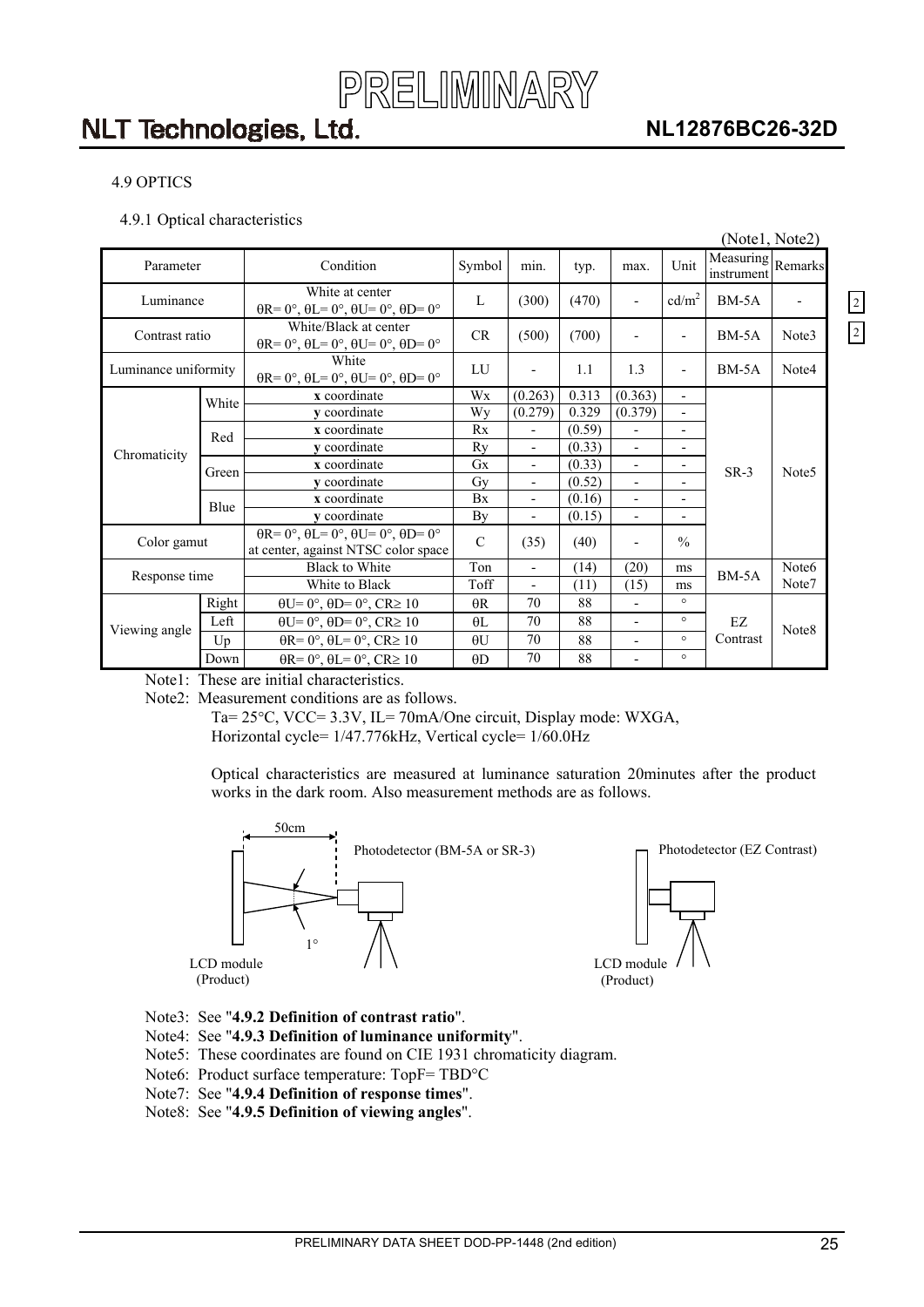

#### <span id="page-25-0"></span>4.9.2 Definition of contrast ratio

The contrast ratio is calculated by using the following formula.

Luminance of white screen Contrast ratio  $(CR) = \frac{L}{L}$  Luminance of black screen

#### 4.9.3 Definition of luminance uniformity

The luminance uniformity is calculated by using following formula.

Maximum luminance from  $\odot$  to  $\odot$ Luminance uniformity  $(LU) = \frac{Maxl (UH)}{Mini m (UH)}$  luminance from  $\odot$  to  $\odot$ 

The luminance is measured at near the 5 points shown below.

|     | 213 |   | 640 |          | 1067 |                |
|-----|-----|---|-----|----------|------|----------------|
| 128 |     |   |     |          |      | $\overline{2}$ |
| 384 |     |   |     | $\Theta$ |      |                |
| 640 |     | ④ |     |          |      | $\circledS$    |

#### 4.9.4 Definition of response times

Response time is measured at the time when the luminance changes from "black" to "white", or "white" to "black" on the same screen point, by photo-detector. Ton is the time when the luminance changes from 10% up to 90%. Also Toff is the time when the luminance changes from 90% down to 10% (See the following diagram.).



#### 4.9.5 Definition of viewing angles

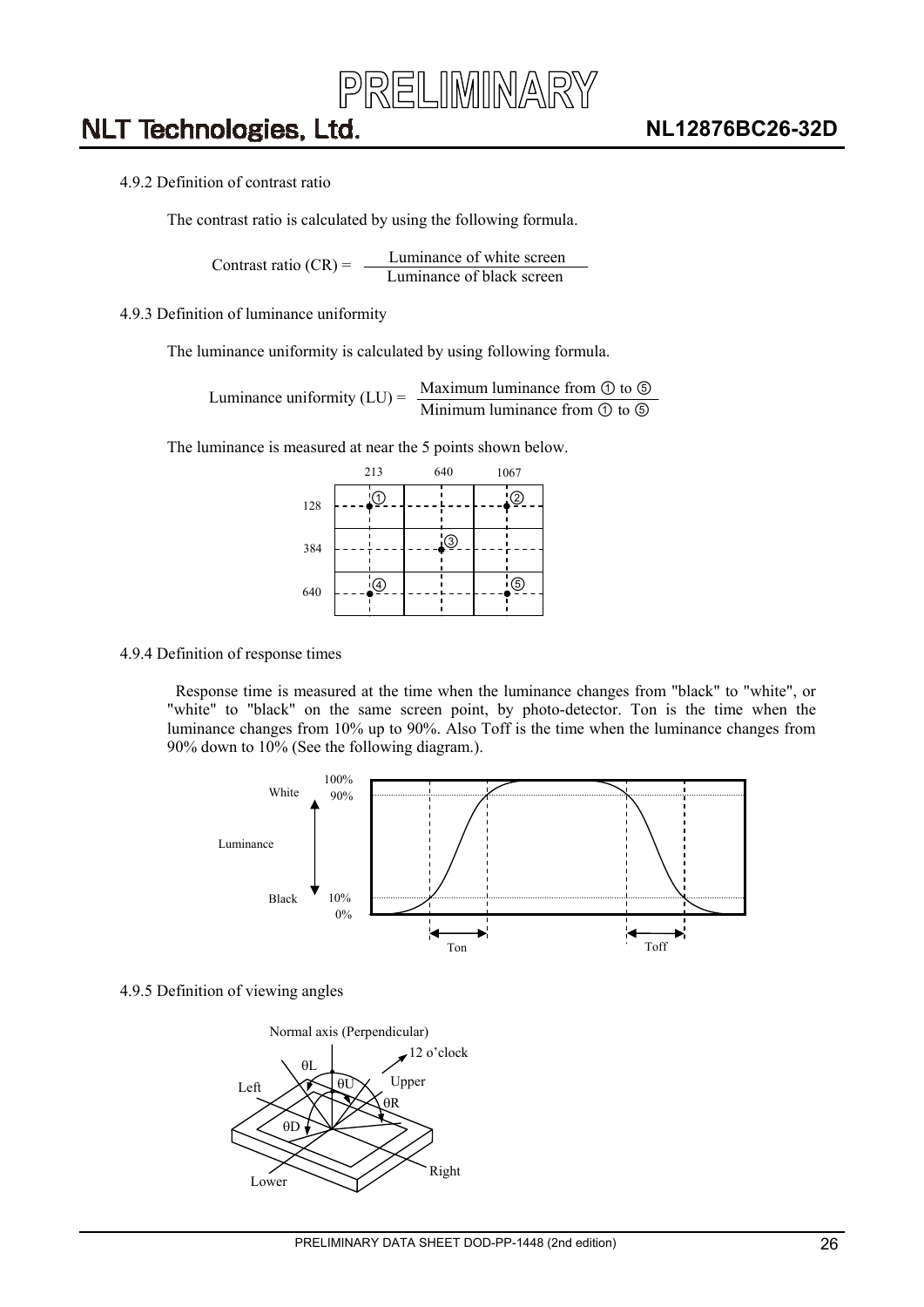

### <span id="page-26-0"></span>**5. ESTIMATED LUMINANCE LIFETIME**

The luminance lifetime is the time from initial luminance to half-luminance.

#### **This lifetime is the estimated value, and is not guarantee value.**

|                          | Estimated luminance lifetime<br>(Life time expectancy)<br>Note1, Note2, Note3                      | Unit   |  |  |
|--------------------------|----------------------------------------------------------------------------------------------------|--------|--|--|
|                          | $25^{\circ}$ C (Ambient temperature of the product)<br>Continuous operation, IL=70mA/One circuit   | 70,000 |  |  |
| LED elementary substance | $70^{\circ}$ C (Surface temperature at screen center)<br>Continuous operation, IL=70mA/One circuit | 60,000 |  |  |

Note1: Life time expectancy is mean time to half-luminance.

Note2: Estimated luminance lifetime is not the value for an LCD module but the value for LED elementary substance.

Note3: By ambient temperature, the lifetime changes particularly. Especially, in case the product works under high temperature environment, the lifetime becomes short.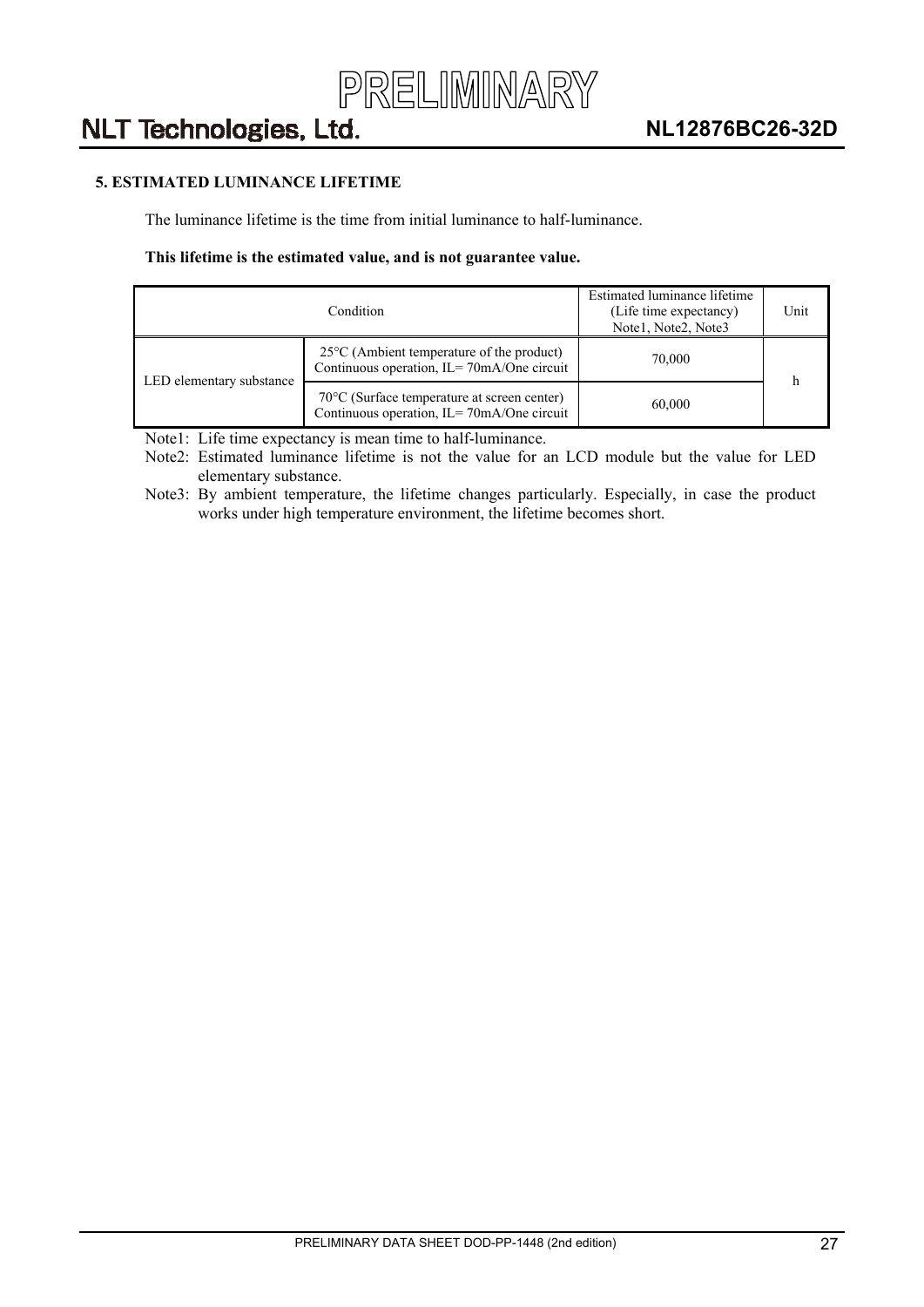

### **NL12876BC26-32D**

### <span id="page-27-0"></span>**6. RELIABILITY TESTS**

|                                              |                                                                                                                                                                     | (Notel)                                        |
|----------------------------------------------|---------------------------------------------------------------------------------------------------------------------------------------------------------------------|------------------------------------------------|
| Test item                                    | Condition                                                                                                                                                           | Judgment                                       |
| High temperature and humidity<br>(Operation) | $60 \pm 2$ °C, RH= 90%, 240 hours<br>①<br>Display data is white.<br>(2)                                                                                             |                                                |
| High temperature<br>(Operation)              | $70 \pm 3$ °C, 240 hours<br>①<br>Display data is white.<br>(2)                                                                                                      |                                                |
| Heat cycle<br>(Operation)                    | $\textcircled{1}$ (-10) $\pm 3^{\circ}$ C1 hour<br>$70 + 3$ °C. 1 hour<br>50cycles, 4 hours/cycle<br>(2)<br>Display data is white.<br>$\circledS$                   |                                                |
| Thermal shock<br>(Non operation)             | $\textcircled{1}$ (-20) ± 3°C30 minutes<br>$80 \pm 3$ °C30 minutes<br>100 cycles, 1 hour/cycle<br>(2)<br>Temperature transition time is within<br>(3)<br>5 minutes. | No display malfunctions                        |
| <b>ESD</b><br>(Operation)                    | 150pF, $150\Omega$ , $\pm 10kV$<br>①<br>9 places on a panel surface<br>Note2<br>②<br>10 times each places at 1 sec interval<br>3                                    |                                                |
| Dust<br>(Operation)                          | Sample dust: No. 15 (by JIS-Z8901)<br>①<br>15 seconds stir<br>$\circled{2}$<br>8 times repeat at 1 hour interval<br>3                                               |                                                |
| Vibration<br>(Non operation)                 | 5 to 100Hz, 11.76m/s <sup>2</sup><br>$\bigcirc$<br>1 minute/cycle<br>$\circled{2}$<br>X, Y, Z directions<br>3<br>50 times each directions<br>4                      | No display malfunctions<br>No physical damages |
| Mechanical shock<br>(Non operation)          | $294 \text{m/s}^2$ , 11ms<br>①<br>$\pm X$ , $\pm Y$ , $\pm Z$ directions<br>$\circled{2}$<br>3 times each directions<br>3                                           |                                                |

Note1: Display and appearance are checked under environmental conditions equivalent to the inspection conditions of defect criteria.

Note2: See the following figure for discharge points.

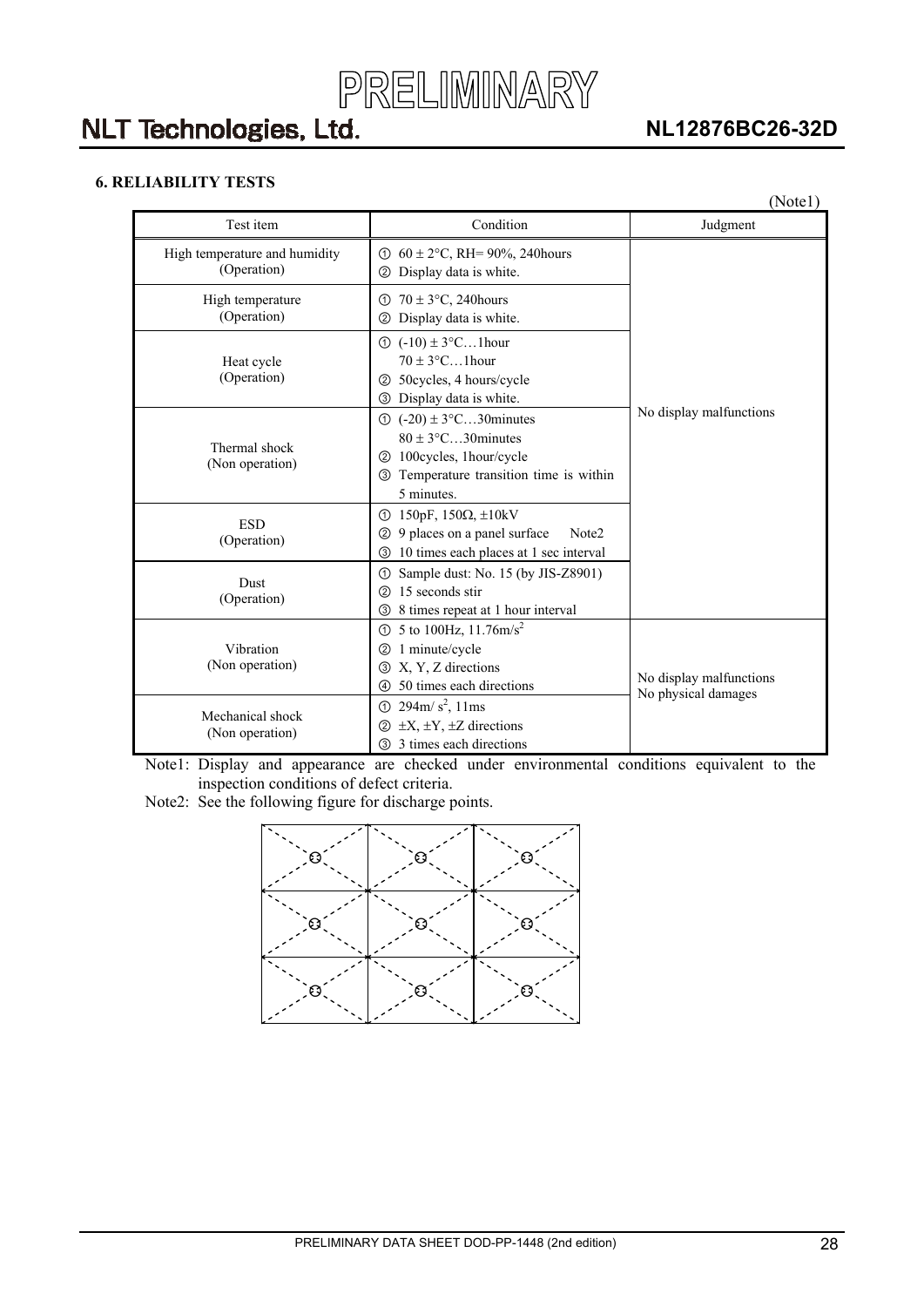

#### <span id="page-28-0"></span>**7. PRECAUTIONS**

#### 7.1 MEANING OF CAUTION SIGNS

The following caution signs have very important meaning. **Be sure to read "7.2 CAUTIONS" and "7.3 ATTENTIONS"!** 



This sign has the meaning that a customer will be injured or the product will sustain damage if the customer practices wrong operations.



This sign has the meaning that a customer will be injured if the customer practices wrong operations.

#### 7.2 CAUTIONS



  **Do not shock and press the LCD panel and the backlight! There is a danger of**  breaking, because they are made of glass. (Shock: Equal to or no greater than 294m/s<sup>2</sup> **and equal to or no greater than 11ms, Pressure: Equal to or no greater than 19.6 N (**I**16mm jig))** 



7.3.1 Handling of the product

- Take hold of both ends without touching the circuit board when the product (LCD module) is picked up from inner packing box to avoid broken down or misadjustment, because of stress to mounting parts on the circuit board.
- ཱ When the product is put on the table temporarily, display surface must be placed downward.
- ི When handling the product, take the measures of electrostatic discharge with such as earth band, ionic shower and so on, because the product may be damaged by electrostatic.
- ཱི The torque for product mounting screws must never exceed 0.343Nm. Higher torque might result in distortion of the bezel. And the length of product mounting screws must be  $\leq 2.8$ mm.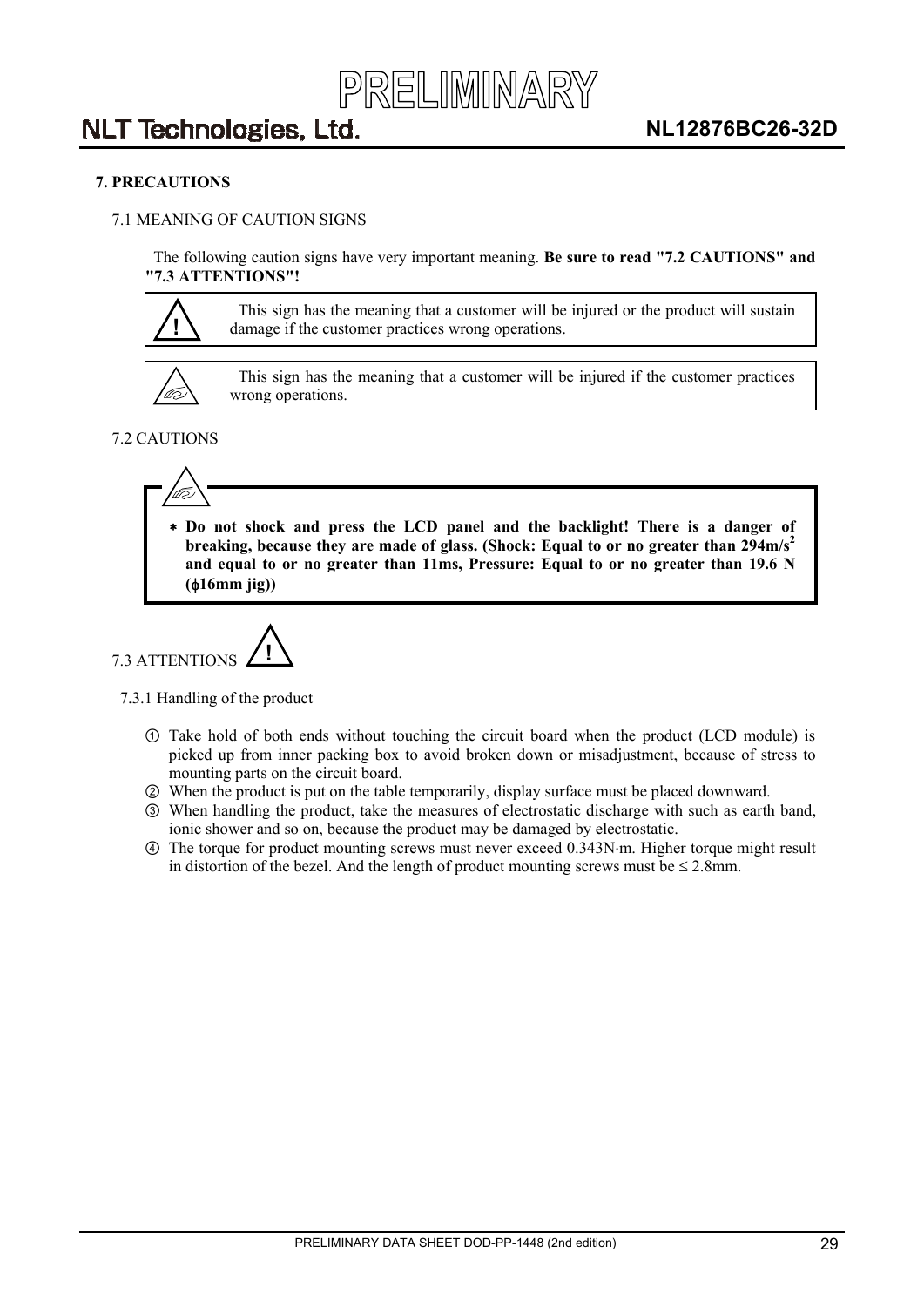

<span id="page-29-0"></span>ུ The product must be installed using mounting holes without undue stress such as bends or twist (See outline drawings). And do not add undue stress to any portion (such as bezel flat area). Bends or twist described above and undue stress to any portion may cause display mura. Recommended installing method: Ideal plane "A" is defined by one mounting hole (datum point) and other mounting holes. The ideal plane "A" should be the same plane within  $\pm 0.3$  mm.



- ཱུ Do not press or rub on the sensitive product surface. When cleaning the product surface, wipe it with a soft dry cloth.
- ྲྀ Do not push or pull the interface connectors while the product is working.
- ཷ When handling the product, use of an original protection sheet on the product surface (polarizer) is recommended for protection of product surface. Adhesive type protection sheet may change color or characteristics of the polarizer.
- ླྀ Usually liquid crystals don't leak through the breakage of glasses because of the surface tension of thin layer and the construction of LCD panel. But, if you contact with liquid crystal by any chance, please wash it away with soap and water.

#### 7.3.2 Environment

- Do not operate or store in high temperature, high humidity, dewdrop atmosphere or corrosive gases. Keep the product in packing box with antistatic pouch in room temperature to avoid dusts and sunlight, when storing the product.
- ཱ In order to prevent dew condensation occurred by temperature difference, the product packing box must be opened after enough time being left under the environment of an unpacking room. Evaluate the storage time sufficiently because dew condensation is affected by the environmental temperature and humidity. (Recommended leaving time: 6 hours or more with the original packing state after a customer receives the package)
- ི Do not operate in high magnetic field. If not, circuit boards may be broken.
- ཱི This product is not designed as radiation hardened.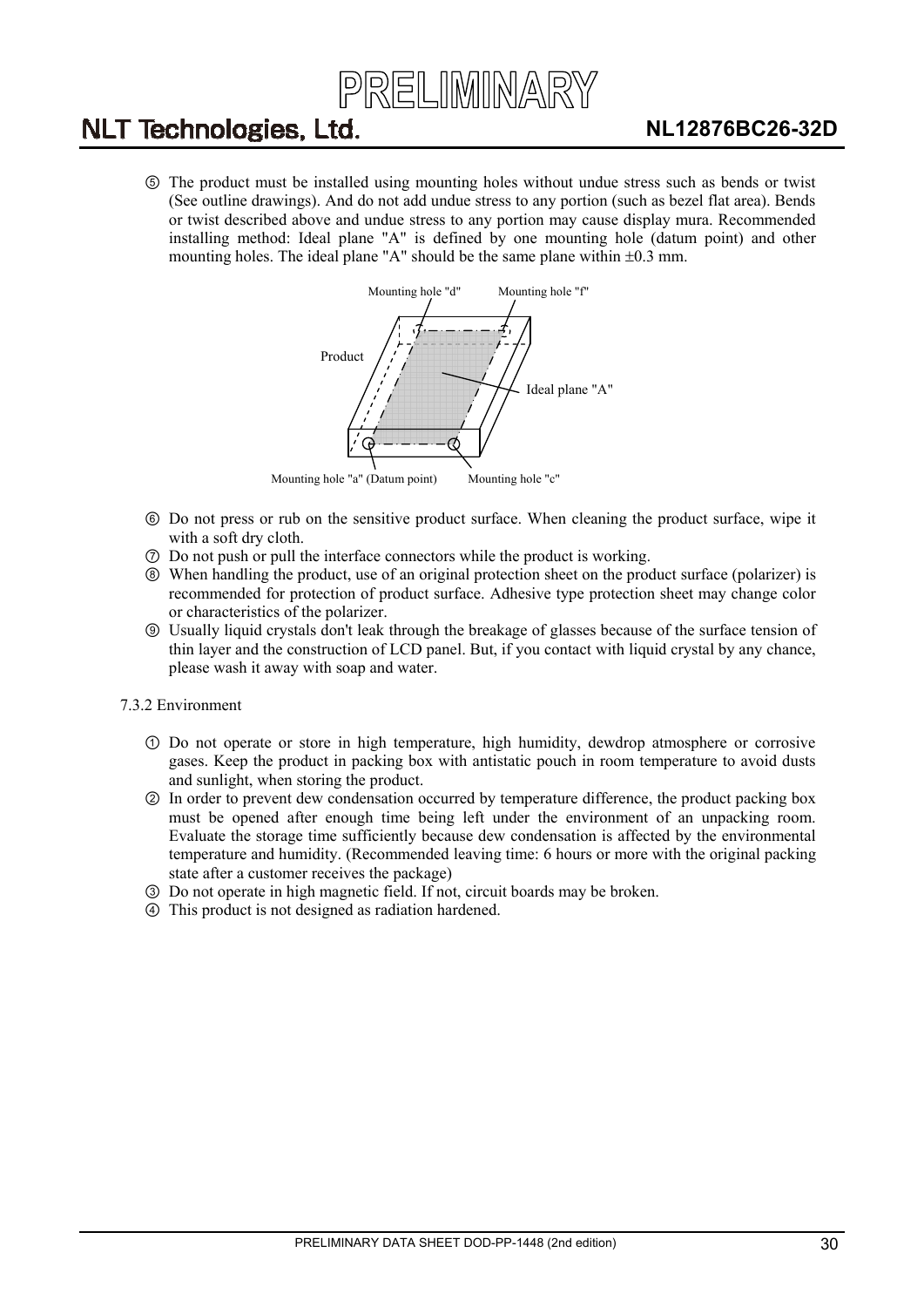#### <span id="page-30-0"></span>7.3.3 Characteristics

#### **The following items are neither defects nor failures.**

- Characteristics of the LCD (such as response time, luminance, color uniformity and so on) may be changed depending on ambient temperature. If the product is stored under condition of low temperature for a long time, it may cause display mura. In this case, the product should be operated after enough time being left under condition of operating temperature.
- ཱ Display mura, flickering, vertical streams or tiny spots may be observed depending on display patterns.
- ི Do not display the fixed pattern for a long time because it may cause image sticking. Use a screen saver, if the fixed pattern is displayed on the screen.
- ཱི The display color may be changed depending on viewing angle because of the use of condenser sheet in the backlight.
- ུ Optical characteristics may be changed depending on input signal timings.

#### 7.3.4 Others

- All VCC and GND terminals should be used without any non-connected lines.
- ཱ Do not disassemble a product or adjust variable resistors.
- ི See "REPLACEMENT MANUAL FOR LAMP HOLDER SET", when replacing lamp holder set.
- ཱི Pack the product with the original shipping package, in order to avoid any damages during transportation, when returning the product to NLT for repairing and so on.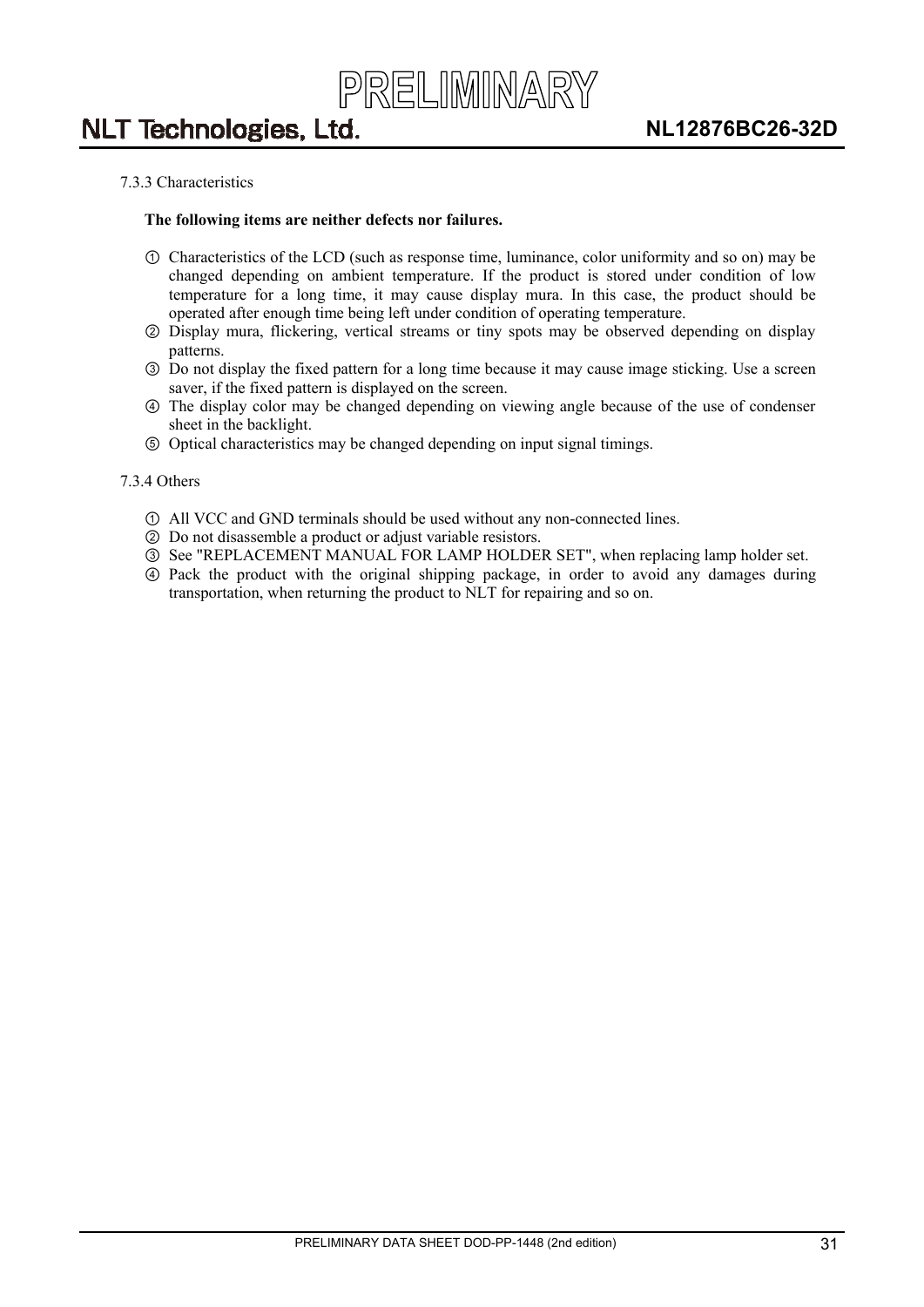

### **8. OUTLINE DRAWINGS**

#### 8.1 FRONT VIEW

Unit: mm

<span id="page-31-0"></span>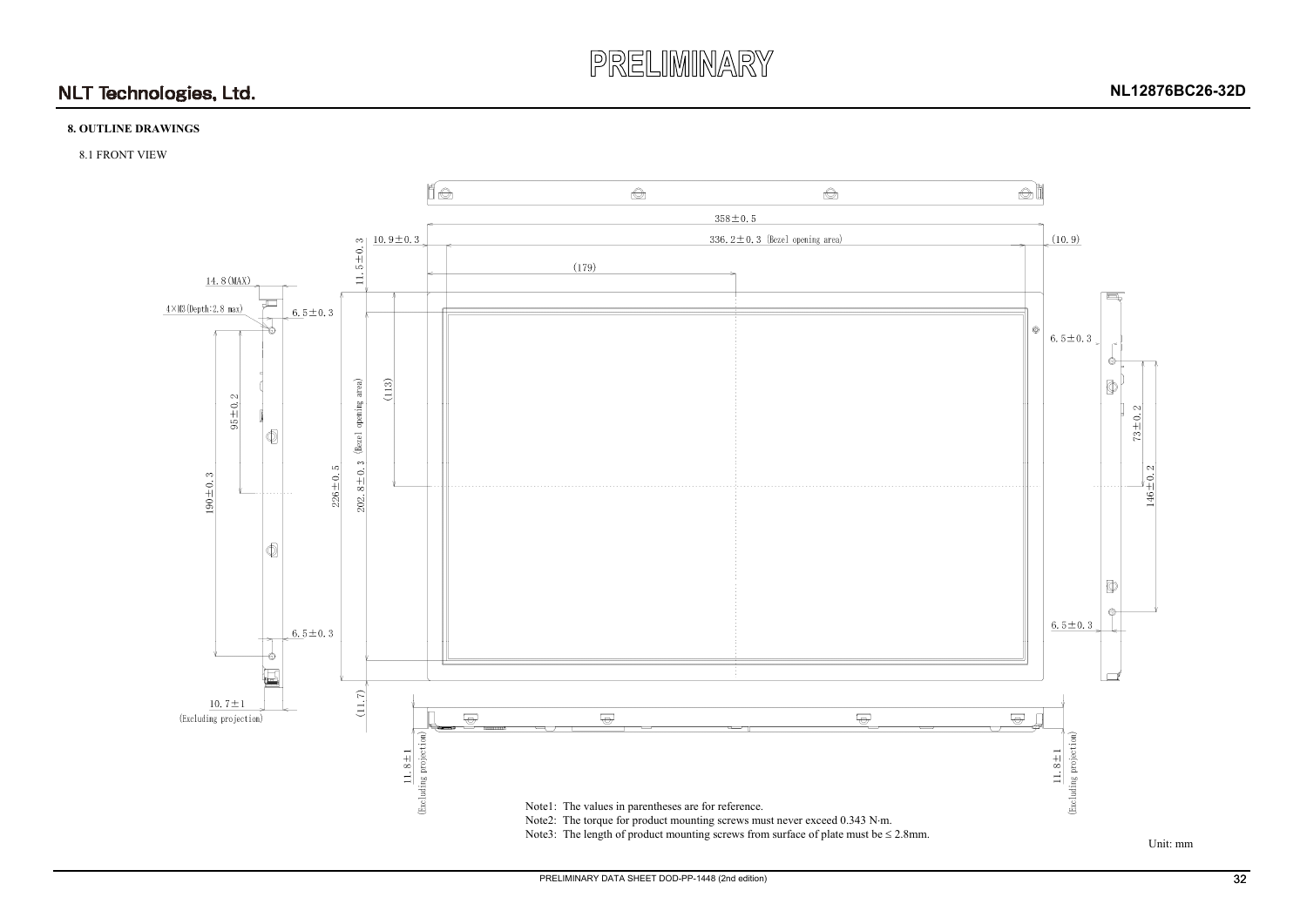



#### 8.2 REAR VIEW



Unit: mm

Note1: The values in parentheses are for reference.

Note2: The torque for product mounting screws must never exceed 0.343 N·m.

<span id="page-32-0"></span>Note3: The length of product mounting screws from surface of plate must be  $\leq$  2.8mm.